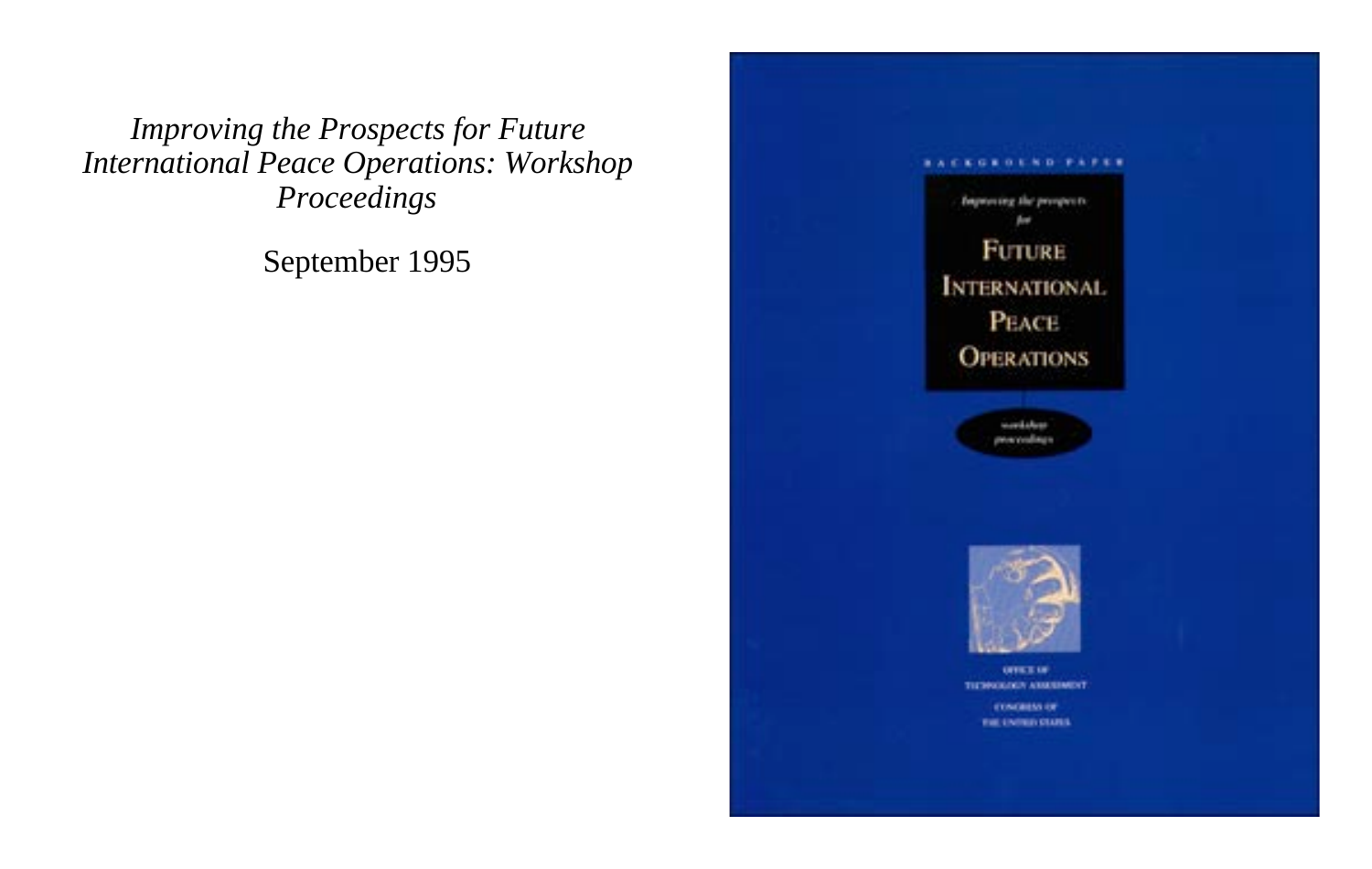**Recommended Citation:** U.S. Congress, Office of Technology Assessment, *Improving the Prospects for Future International Peace Operations—Workshop Proceedings,* OTA-BP-ISS-167 (Washington, DC: U.S. Government Printing Office, September 1995).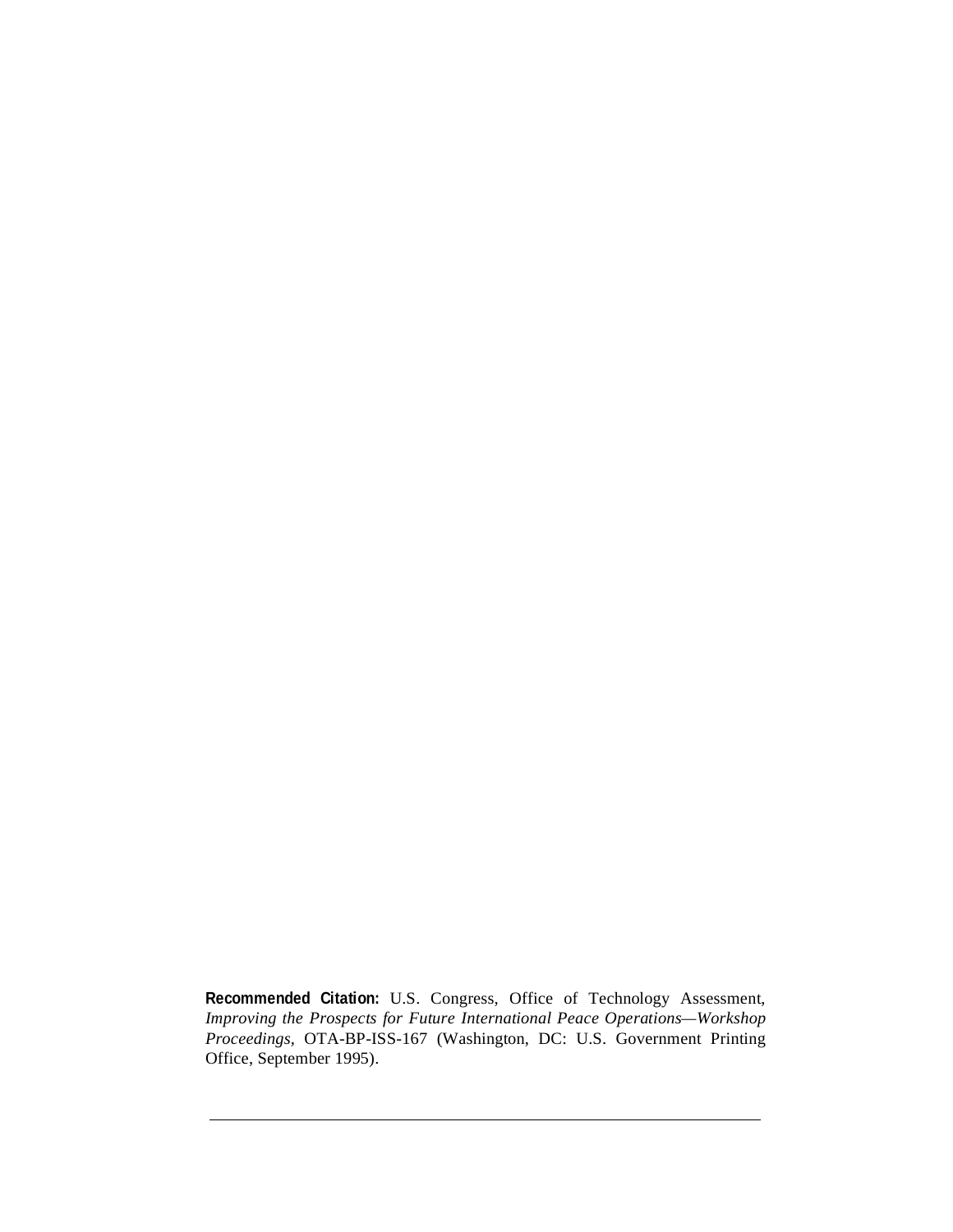# **Foreword**

he years following the collapse of the Soviet Union and the consequent end of the Cold War have seen a rapid expansion in both the number and scope of international peace operations. Most of these endeavors have been carried out under the aegis of the United Nations, although there are some notable exceptions. Many of these operations have been of the traditional peacekeeping type, in which a The years following the collapse of the Soviet Union and the consequent end of the Cold War<br>have seen a rapid expansion in both the number and scope of international peace operations. Most of<br>these endeavors have been carr (e.g., Cyprus, Multinational Force and Observers in the Sinai). However, there has been an increasing tendency of these operations to go well beyond this traditional mold. In these operations, there may be an inclination for the international force to be caught up in processes that go well beyond maintaining a cease-fire or promoting a peace settlement. Unfortunately, as the scope of these interventions has increased, the United Nations has been unable to keep up with all the demands that they present. Severe setbacks in Somalia and Bosnia have demonstrated glaring weaknesses in its responses. Difficulties have been in part due to a scarcity of resources and a major increase in the number of operations to deal with. But another overriding problem has been an incoherence of organization, planning, doctrine, and policy on the part of the international body.

In 1994, the Office of Technology Assessment was asked by the House Armed Services Committee and by members of the Senate Armed Services Committee to examine the role that technology could play in improving the prospects for international peace operations. In June 1995, OTA convened a workshop that brought together some of the world's leading practitioners, academic experts, experienced diplomats, and leading technologists in order to study and discuss this issue.

This report contains a summary of the results of the workshop, along with the original papers presented. The chief conclusions are that the main problems with past peace operations have been political in nature. The participants suggested a number of means to deal with these issues, which are reported here, with the understanding that they reflect not OTA conclusions, but a consensus among these individuals. Further, most participants agreed that, although political and policy issues play a primary role in determining the performance of peace operations, the proper application of technologies, both new and old, can add significantly to the prospects of success for an operation, should one be initiated. Technological contributions can be made in the areas of sensors (especially for monitoring in the more traditional types of peacekeeping operations), intelligence gathering, communications, data fusion, countersniping technologies, mine clearance, and crowd control. Some technologies are well in hand, and others are being rapidly developed and may be available in a very few years. The use of several options among the less-than-lethal weapon categories may be quite effective, but will require some consideration of policy issues to determine a) compatibility with current or future international treaties and b) the vulnerability of U.S. forces to such weapons, if used against them.

**ROGER C. HERDMAN** Director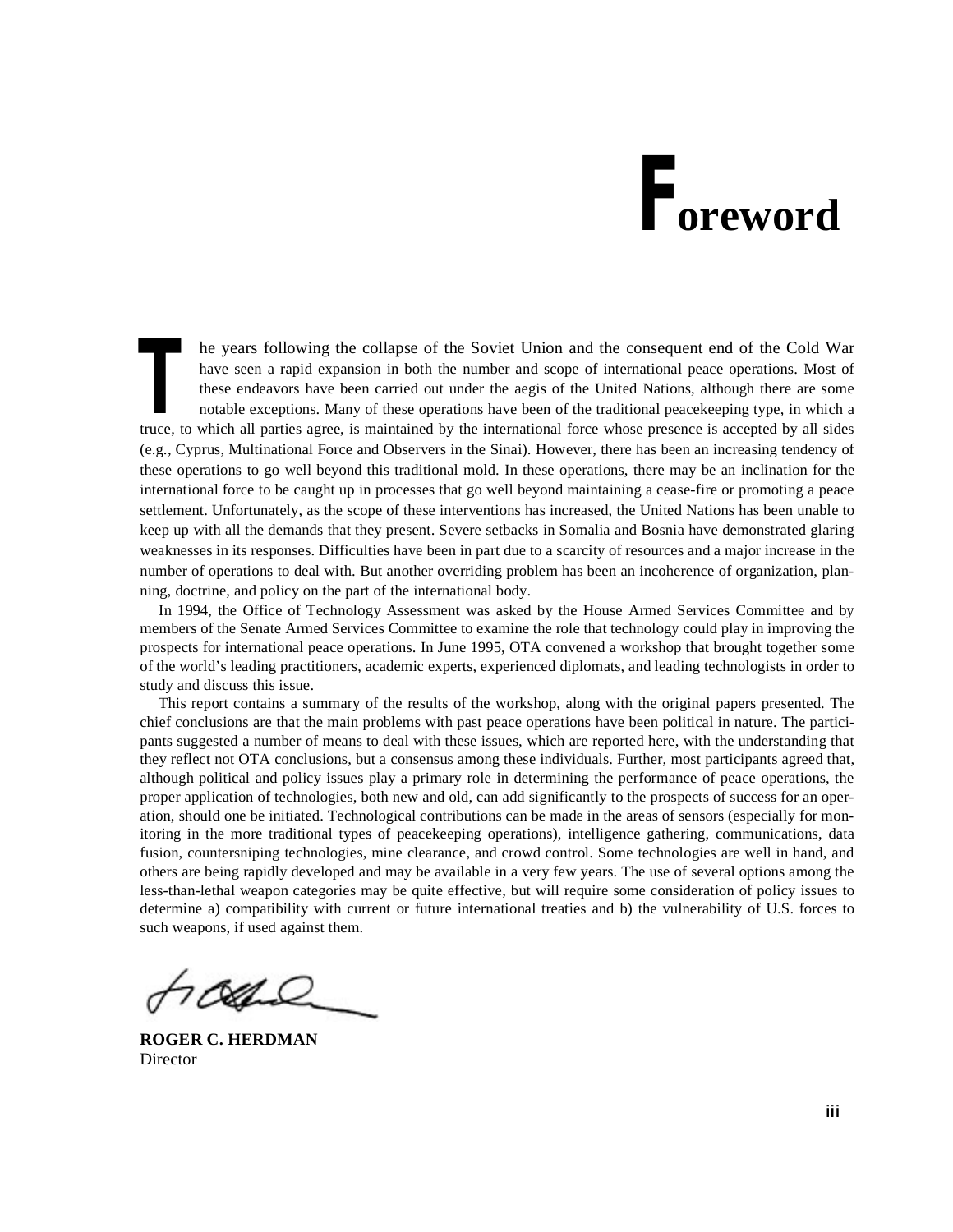# **Workshop Participants**

**M. Gen. John O. B. Sewall,**  USA, (ret.) Chairman Deputy Director Institute for Strategic Studies National Defense University

### **Juergen Altmann**

Professor Institut Für Experimentalphysik III Ruhr-Universitaet Bochum, Germany

**Gilles Courregelongue** Defense Conseil International Paris, France

### **Milton Finger**

Deputy Assistant Director Lawrence Livermore National Laboratory

### **Scott Gudgeon**

Deputy Director Multinational Force and Observers—Sinai Rome, Italy

### **Virginia Gamba**

United Nations Institute of Disarmament Research Geneva, Switzerland

**Lt. Col. Damien Healy** Staff Officer Ministry of Defence Australia

**Adm. Jonathan Howe,** USN (ret.) Associate Director Arthur Vining Davis Foundation

**Dennis McLean** U.S. Institute of Peace

**Lt. Gen. Satish Nambiar,**  Indian Army, (ret.) Uttar Pradesh, India

**General Sir David Ramsbotham,** GCB CBE British Army, (ret.) London, United Kingdom **Lt. Col. Alan Roland-Price** Land Warfare Directorate Ministry of Defence United Kingdom

**Steve Simon** National Security Council

**Brig. Gen. Tryggve Tellesfen** Norway Defence Command Oslo, Norway

**Susan Woodward** Senior Fellow Brookings Institution

**Gerald Yonas** Vice President Sandia National Laboratories

**Prof. Mario Zucconi** Centro Studi di Politica Internazionale Rome, Italy & University of Urbino Urbino, Italy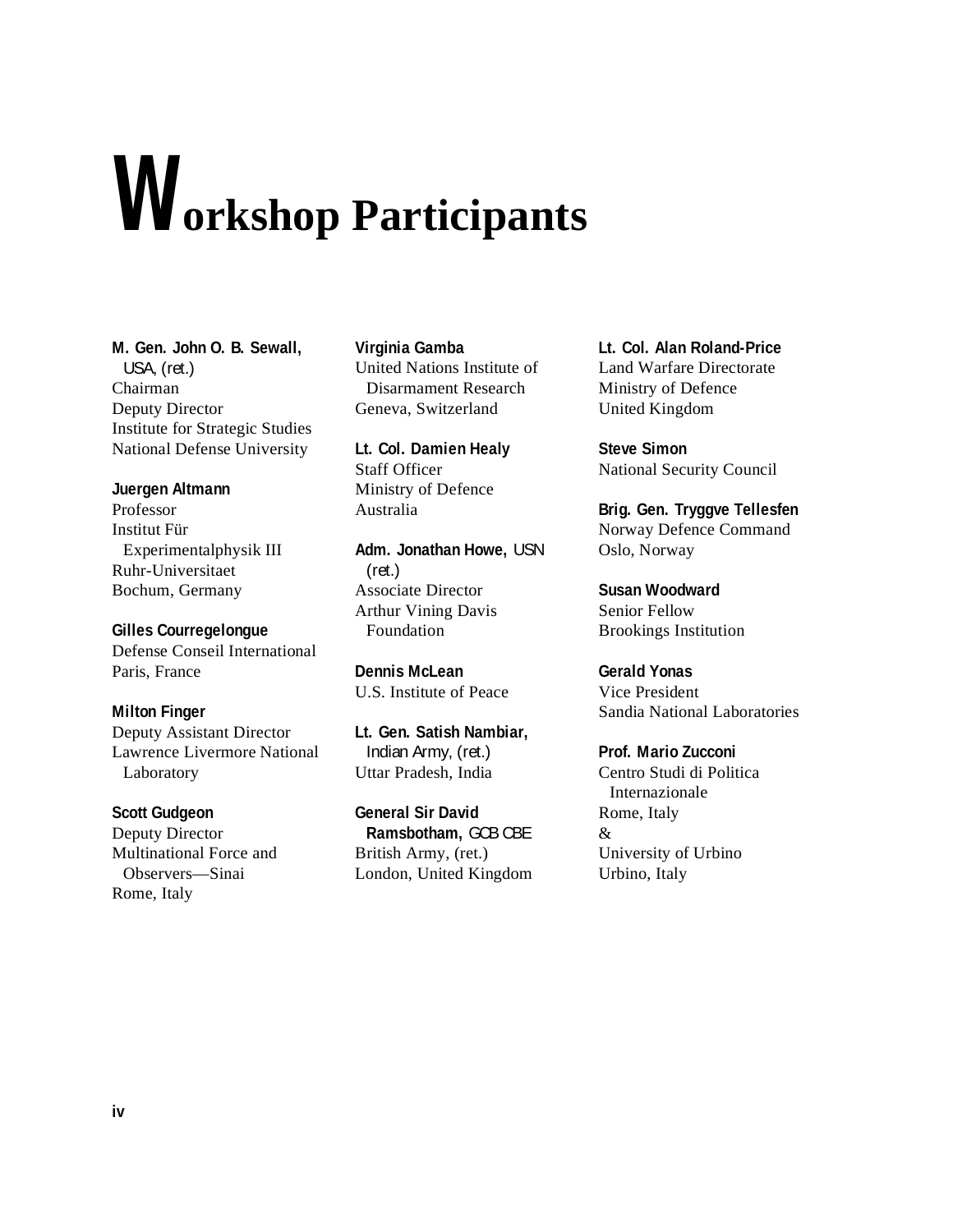# **Project Staff**

### **Peter Blair** Assistant Director, OTA Energy, Materials, and International Security Division

**Alan Shaw** Program Director International Security and Space

**Anthony Fainberg** Project Director

**Dean Cheng** Analyst

**Xavier Maruyama** Detailee

### **CONTRACTORS**

**Alex Gliksman**

**Ivars Gutmanis**

**Lafayette Group**

**Thomas Neill**

**Mimi Turnbull**

### **ADMINISTRATIVE STAFF**

**Jacqueline R. Boykin**

**Nathaniel E. Lewis**

**Donald Gallagher**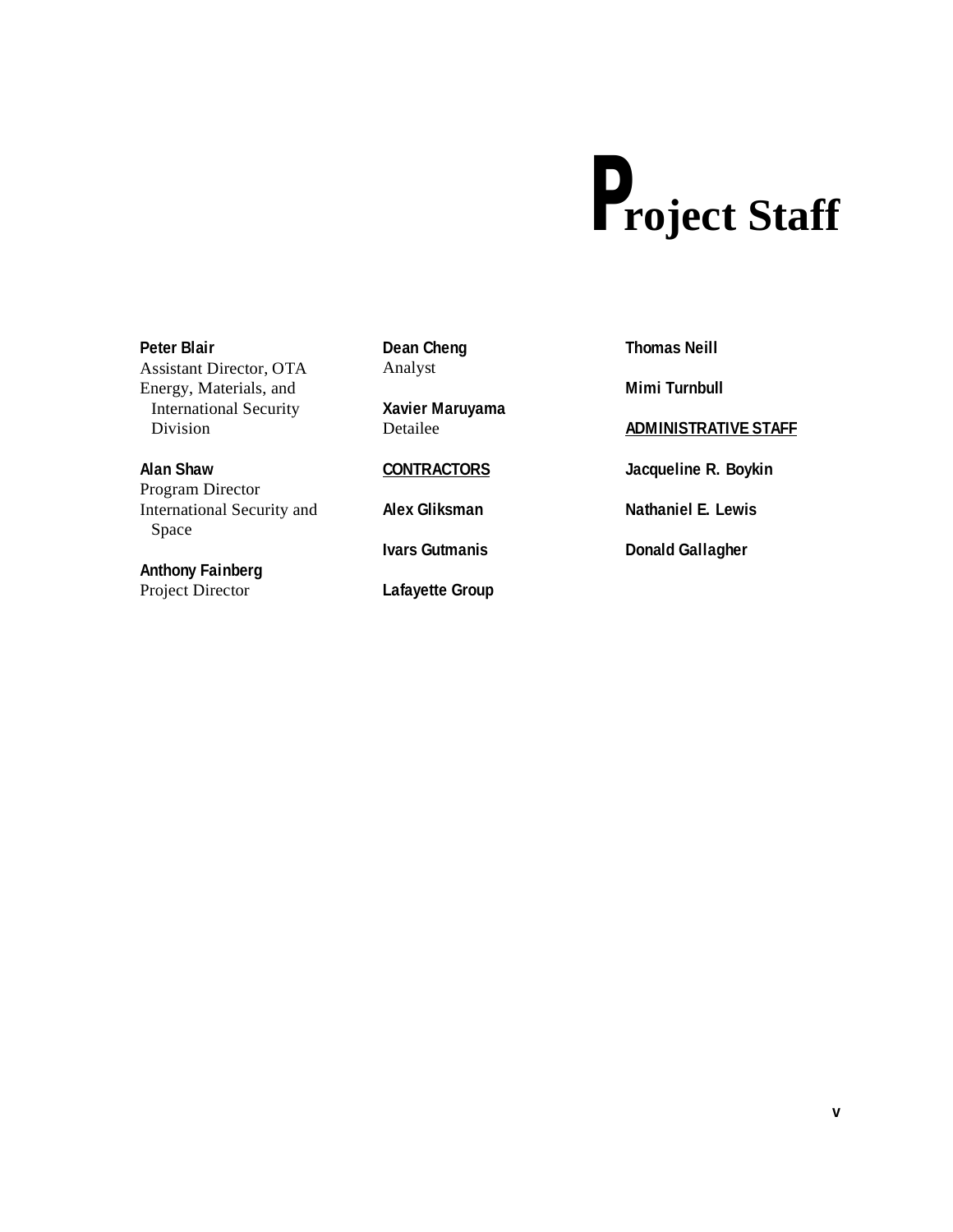# **Contents**

# **1 Introduction and Summary 1**

Introduction 1 Workshop Highlights—The Context 2 Workshop Highlights—The Technologies 15

# **2 Organization and Planning Requirements: Lessons Drawn from Past Operations 23**

Introduction 23 Organizational Requirements 23 Information/Intelligence 24 Command and Control 24 Operations 24 Organizational Applications 25 Force Strength 27 Planning Requirements 27 Requirements 28 Command and Control 28 Logistics 28 Public Relations 28 Operational Procedures 28 The Legal Aspects 28 Budget and Finance 29 Concluding Remarks 29

## **3 Case Study: The Multilateral Force in The Sinai 31**

The Multinational Force and Observers 31 Technology in the Structure of Treaty CBMs 34 Training Programs 36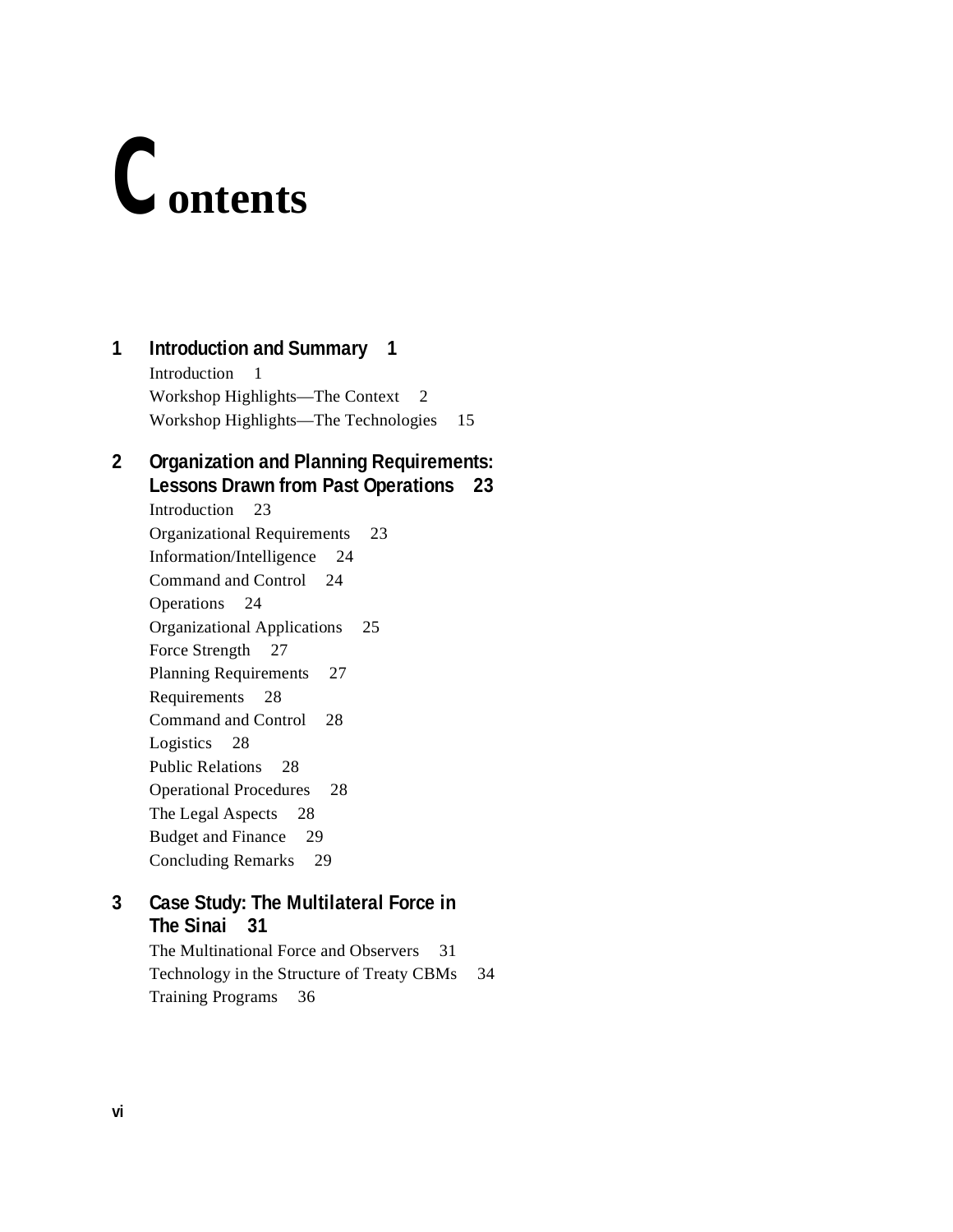**4 Extended Peacekeeping: Planning and Technical Requirements: Lessons from Recent Operations 41** Introduction 41 Peacekeeping and Peace-Enforcement 42 International Intervention in Somalia 43 The United Nations in Former Yugoslavia 47 Peacekeeping on the Ground, Peace-Enforcement from the Air 49 Conclusions 50

# **5 Lessons from Cambodia: Strengthening United States Intervention 53**

The Challenge for Peacekeeping 53 The Use of Force 54 Supporting Enhanced United Nations Intervention 55

## **6 New Zealand and Collective Security 63**

Introduction 63 Thorough Preparation Pays Off 64 Future Operations Require Similar Commitment 64 International Commitment is Constantly Tested 65 International Consensus Exists 65 Smaller Countries also Play a Vital Role 66 The Peacekeeping Process Needs Reexamination 68 Put Peacekeeping Operations in Perspective 68

## **7 Peace Enforcement Organizational Planning and Technical Requirements 69**

Lessons from Recent Operations 69 Peace Enforcement Lessons 70 Peacekeeping Definitions 70 The UN Charter 70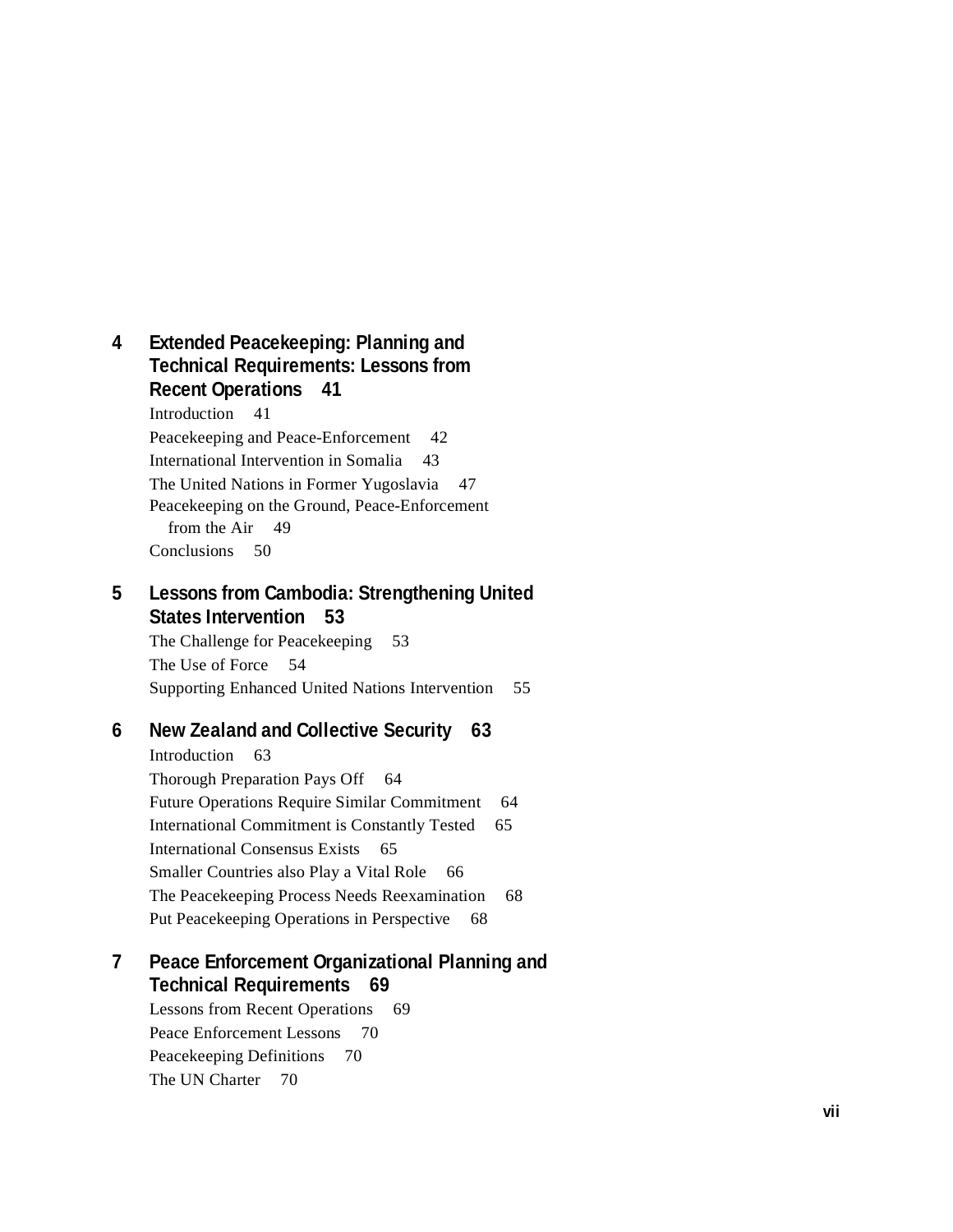The Current and Future Security 72 The UN Response 73 Organization and Planning in the UN 74 Organization and Planning in the Field 76 Technology Requirements 76 Conclusion 78

# **8 UNOSOM II: Could Technology Have Made a Difference? 79**

Operation was Far from a Failure 79 Can PeaceKeeping Be Accomplished by the UN? 80 The Challenge of a Chapter VII UN Force 80 Tasks for Technology 81 Conclusions 86

**9 UNPROFOR and UNTAC: Lessons Learned as to Requirements for Planning, Training, and Equipment 87** Introduction 87 Training 89 Equipment 90 Bibliography 91

# **10 Technology and Peacekeeping: Too Good to Be True? 93** Money 95 Feasibility 96 Scope of the Requirement 97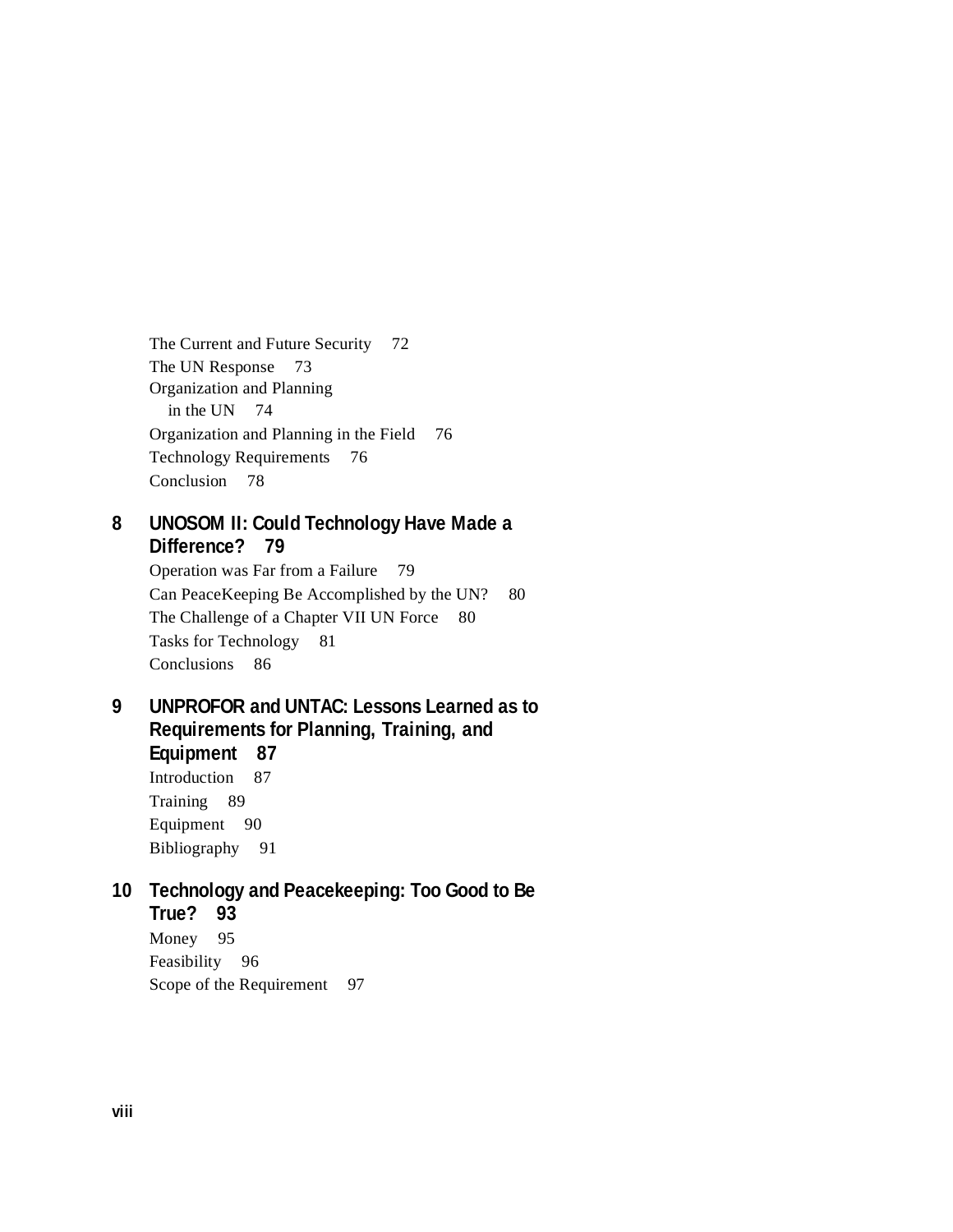# **11 Mine Problems in Peacekeeping Operations 99**

Introduction 99 What is a Mine? 99 The Implications of Today's Demining Efforts 103 What Can We Do? 103 The Correct Use of Technology and the Correct Use of Hope 104

# **12 Technologies to Support Peacekeeping Operations 105**

Introduction 105 Background 106 Sensors 106 Mine Detection/Clearing 108 Non-Lethal Weapons 110 Planning 111 Intimidate/Persuade 111 Perception/Reality of Invincibility 111 Immobilizing Engines of War 112 Remove Infrastructure 112 Neutralize Personnel/Temporary Incapacitation of Combatants 112 Summary of Non-Lethal Weapons 112 Conclusion 114

# **13 Non-Lethal Weapons: A Synopsis 115**

Purpose 115 Aim 115 Background 115 Definition and Classification 116 Utility 117 Types of Forces that Might be Equipped 118 An Approach to Using NLW 123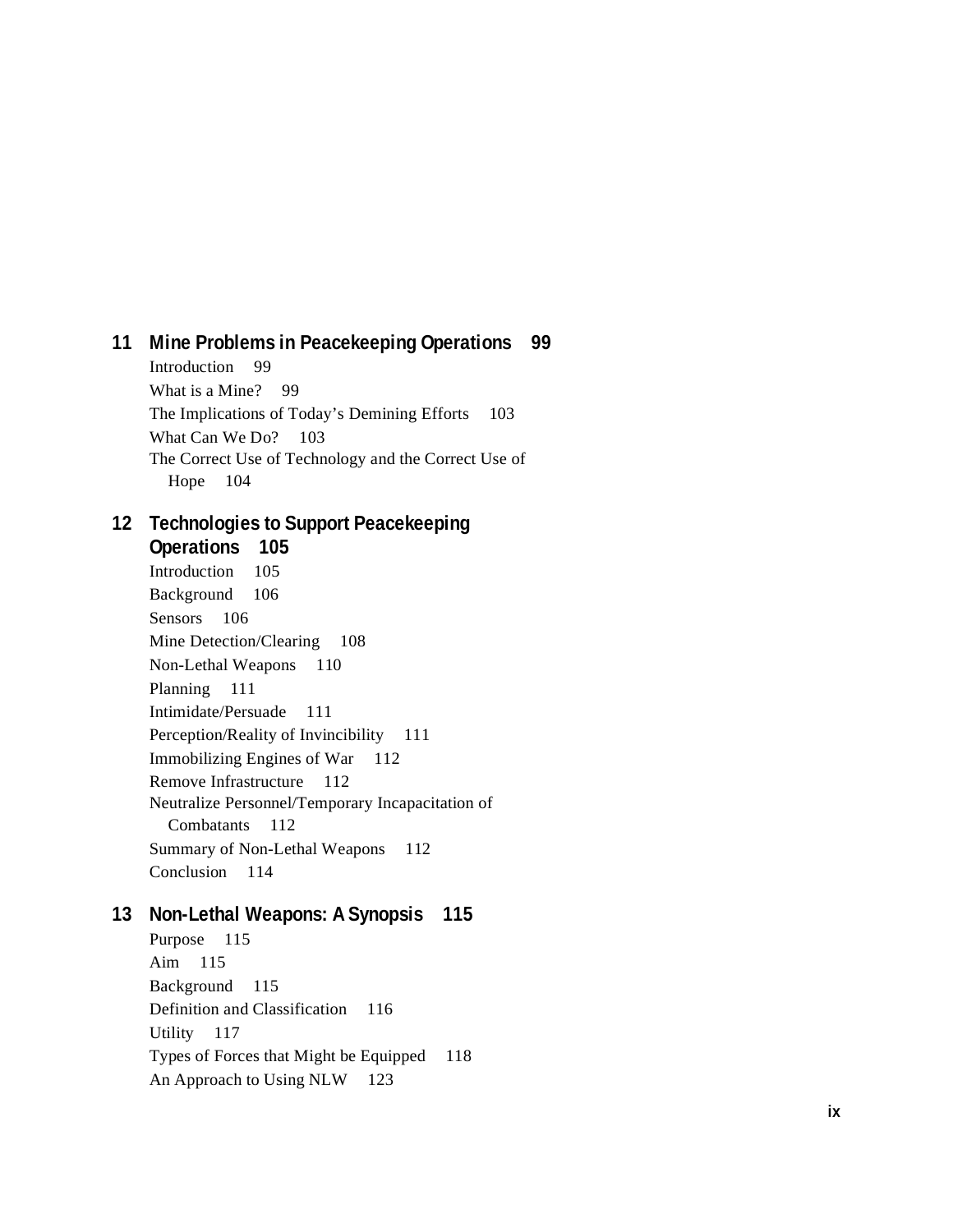Factors and Principles Governing NLW Use 124 Principles 125 Selection of Non-Lethal Technologies 125 Interoperability 125 Logistics and Training 125 Summary 126 Conclusions 126

# **14 The Role of Technology in Peace Operations 127**

Introduction 127 Policy Framework 128 Sensor Systems for Peacekeeping and Peace Enforcement 128 Less-than-Lethal Weapons 129 Mine Clearance 130 Conclusion 131

# **Appendix A: Workshop Agenda 133**

Workshop on Improving the Prospects for Future Peace Operations: Tactics, Technology, Training 133

**Appendix B: Advisory Panel 135**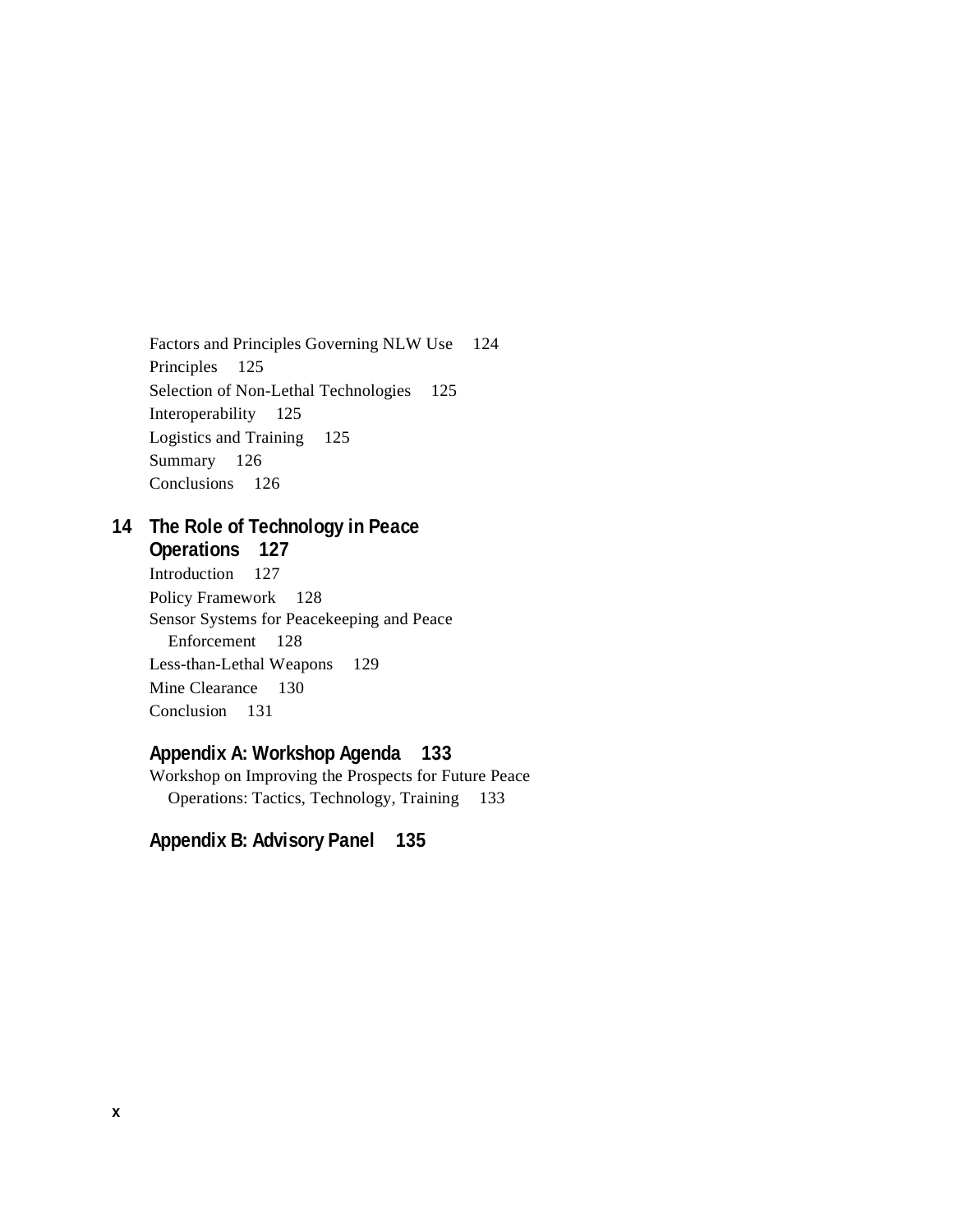# **13 Synopsis Non-Lethal Weapons: A**

### **PURPOSE**

here has been much publicity regarding the development of non-lethal technologies and the deployment and use of non-lethal weapons (NLW). The purpose of this paper therefore is to examine the concept and utility of There has been much publicity regarding the development of non-lethal technologies and the deployment and use of non-lethal weapons (NLW). The purpose of this paper therefore is to examine the concept and utility of NLW in or the sponsoring and directing of research into non-lethal technologies.

The paper will not consider low-level tactical procedures nor the rules for the use of NLW. It will however discuss some of the legal implications of their employment.

### **AIM**

The aim of the paper is to examine the concept and utility of NLW in order to determine their place in (Land Warfare) operations.

### **BACKGROUND**

The ending of the Cold War has left a security environment that is both dangerous and uncertain. The absence of the stability that rested substantially on the nuclear balance has created conditions in which new and diverse threats to international peace and order can flourish. Arms proliferation has reached the point where the developing nations are increasingly acquiring sophisticated weapons, thus providing a new, lethal dimension to

**Lt. Col. Alan Roland-Price Directorate General, Development and Doctrine, Ministry of Defence, United Kingdom**

*by*

Note: This paper has not yet been approved by the Ministry of Defence as a formal document, and should not be considered an authorized statement of position by that body or by any of its components.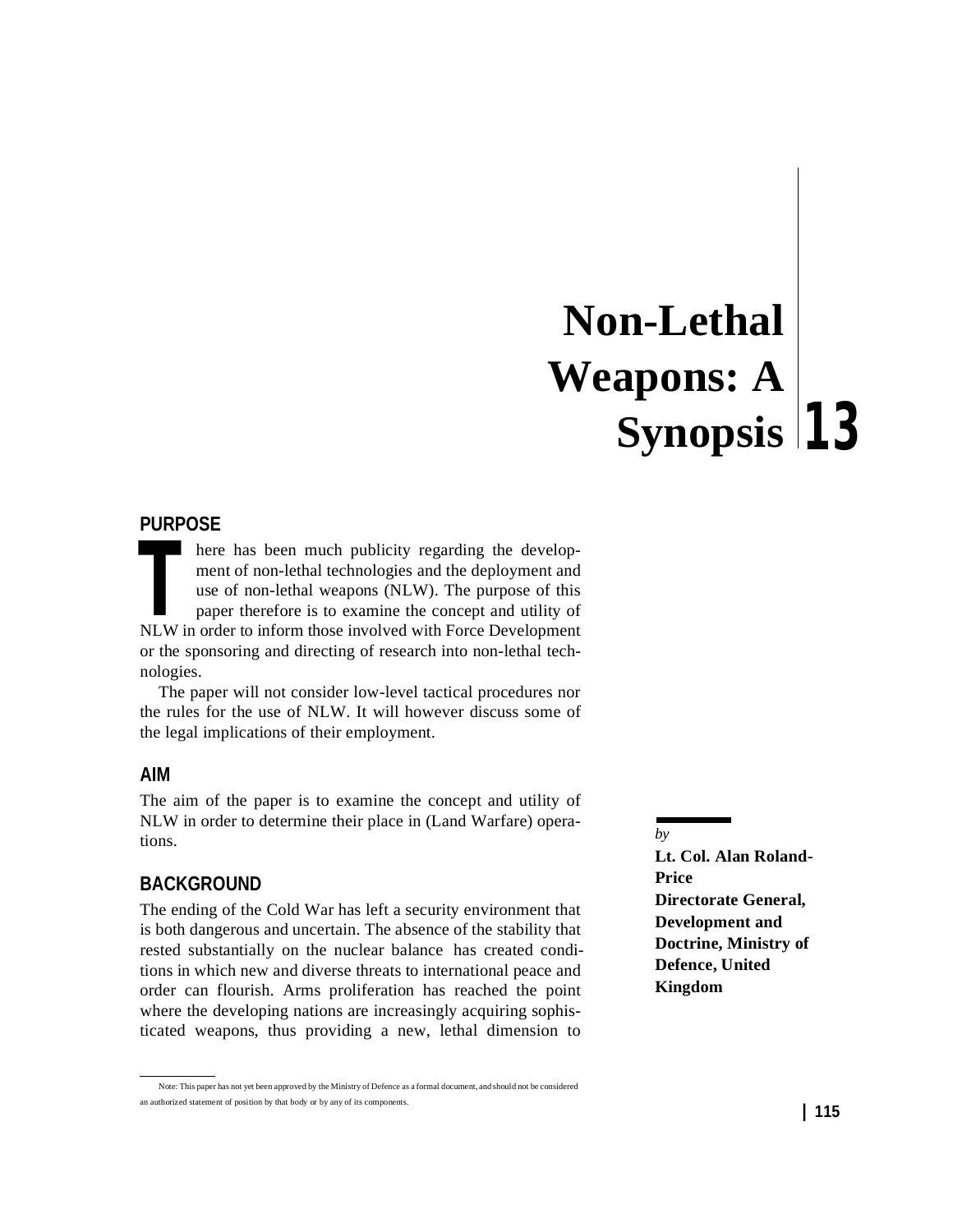ancient conflicts and schisms. Ethnic and religious disputes coupled with population and resource pressures will continue to generate tensions, but, without super-power restraint the potential for hostilities seems set to grow. More will be expected of the UN and other coalition forces to resolve such conflicts, disputes and tensions.

While the security environment is such that there is an increased likelihood of the measured use of force, there is also a political and public expectation, enhanced by the Gulf War, that when force is used, it will no longer result in high casualties and extensive collateral damage.

The view that force can now be used with few casualties and little collateral damage is enhanced by the increasing capability of modern weapon systems. Not only can these systems deliver a highly destructive capability at long range and with great precision, but there is now the possibility of denying the enemy many of his goals without inflicting large numbers of casualties. These latter systems, known generically as NLW, are designed either to temporarily immobilize or otherwise influence the enemy or to render his equipment useless for the tasks they were designed to do.

The use of NLW is not new. Weapons such as water cannons, rubber bullets, CS gas, stun grenades, and electronic jammers have been used throughout the world for a number of years in situations where the use of lethal weapons would be inappropriate. What is new and has enhanced the importance of NLW, is not only the increasing number and type of military operations being undertaken, many of which fall short of actual warfighting, but also their high visibility. The public, and hence political, concern for casualties among the combatants and civilian population have increased interest in the potential for NLW. The potential lies in the expectation that NLW

can provide armed forces with a more appropriate, less than lethal response when required. The public expectation has been fueled by the increasingly high profile, some might say exotic, non-lethal technologies considered in the media.

### **DEFINITION AND CLASSIFICATION**

NLW will increase the military options available to commanders, thereby allowing them to apply a graduated measure of force. The options available will include, at the lower end of the lethality scale, the use of NLW. Conflicts may involve NLW, but armed forces will always deploy with lethal force which may or may not be used. No conflict will be limited to a specific level of lethality and NLW will always contribute to the application of military force as part of an already existing spectrum of force. It is therefore wrong to talk about NLW in isolation or to suggest that they give rise to non-lethal wars. The term "nonlethal warfare" is therefore unspecific and is not used further in this paper.

The purpose of NLW is to allow military or political objectives to be achieved while causing the minimum possible harm to personnel and the environment. While this purpose is reasonably noncontentious, there is no agreed definition either within NATO or the United Kingdom. The Defence Scientific Advisory Council (DSAC) Sub-Committee established to examine the potential of NLW defines them as, "Discriminate weapons that are explicitly designed and employed so as to incapacitate<sup>1</sup> personnel or materiel, while minimizing fatalities and undesired damage to property and the environment."

While there are other definitions, $<sup>2</sup>$  this is felt</sup> to be the most appropriate as it encapsulates the view that such systems can be targeted against individuals or equipment while minimizing, but not excluding, fatalities and collateral damage.

<sup>1</sup> To render incapable or unfit. Oxford English Dictionary.

<sup>&</sup>lt;sup>2</sup> Further definitions include: a. Weapons that disrupt, destroy or otherwise degrade functioning of threat materiel or personnel without crossing the "death barrier," John Alexander, 1993, Los Alamos National Laboratories; b. Instruments used in combat which are designed to achieve the same tactical and strategic ends as lethal weapons but which are not intended to kill personnel or inflict catastrophic damage to equipment. Office of Secretary for Defence, 1991.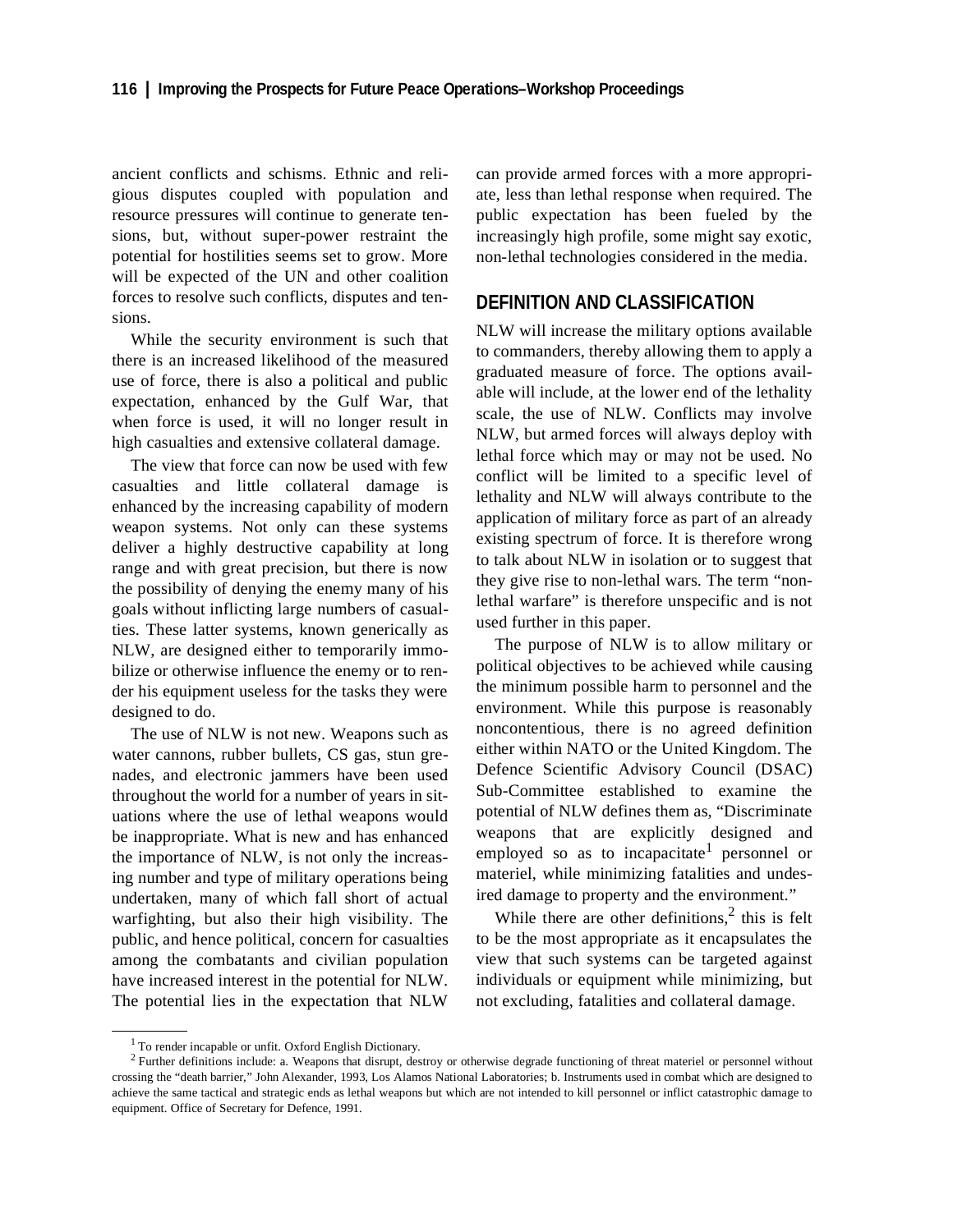The use of the term "non-lethal" is misleading. There is a risk that the employment of NLW can be lethal, for example rubber bullets in Northern Ireland. For this reason, there have been suggestions that the term NLW should be renamed to, reduced, low or limited lethality weapons. Despite the terminology, NLW enhance the ability of forces to conduct their missions successfully with minimum casualties and little collateral and environmental damage.

The categorization of NLW can be difficult, depending upon the interpretation given to the definition used. For example, the precision offered by a cruise missile can limit collateral damage and the bombing of a runway can prevent future attack from the air, therefore by definition, both weapon systems could be classed as non-lethal. For simplicity, NLW can be categorized into those that are designed to impair or immobilize people or equipment:

**People.** Systems Targeted against personnel include:

- 1. **Psychological Operations (PSYOPS).** PSY-OPS aim to influence attitudes and behavior, thereby affecting the achievement of military objectives. They have the potential to damage enemy C2 by lowering morale, instilling fear and breeding distrust.
- 2. **Acoustics.** Sound, whether it be audible or inaudible (infra- and ultra-sound) can be used to immobilize individuals or disperse crowds by causing discomfort, disorientation and nausea.
- 3. **Visual stimulus and illusion (VSI).** VSI uses high-intensity strobe, lighting and holography to cause temporary vertigo, disorientation, and nausea.
- 4. **Lasers, incapacitants and irritants.** Low energy (dazzle) lasers, incapacitants (i.e., stun grenades) and irritants (i.e., CS gas) are used to temporarily blind, dazzle, immobilize or disorient individuals.

**Equipment and Materiel.** Systems targeted against equipment and materiel include those designed to impair or prevent mobility, neutralize weapons, exploit, or disrupt communications or degrade the infrastructure. Such systems include:

- 1. Sensor damage lasers targeted against weapon system optics to prevent mobility and target acquisition.
- 2. Metal embrittlement, polymer and super adhesive agents to disable mechanical linkages and alter material properties causing general equipment and weapon failure.
- 3. Radio frequency weapons (RFW) to cause electronic disruption or failure ignition systems, communications, radars, computers and navigation aids.
- 4. Conductive ribbons to short circuit power lines, fuel additives to contaminate fuel supplies and the introduction of computer viruses to disrupt communication and economic centers.

A list of the technologies associated with NLW is in table 13-1 together with, as a result of some technology wargaming, their possible uses and disadvantages.

# **UTILITY**

A major opportunity now exists to exploit the potential offered by non-lethal technologies in the development of affordable weaponry that can disable, disrupt, or destroy an enemy's capability without causing excessive casualties, property destruction or widespread environmental damage.

NLW will complement lethal weapons, especially in UN peacekeeping operations where a military response with something less than lethal force may be more appropriate. In such circumstances, proportionality is fundamental to maintaining consent. However, if the utility of NLW weapons were limited to peacekeeping operations, their potential would be unlikely to warrant the expense of their research, development, and procurement. Ideally, NLW will therefore need to be multi-roled, have utility across a wide spectrum of different operations and have the potential for dual (civil/military) use.

NLW will not replace other more lethal weapon systems nor will they cause a shift in the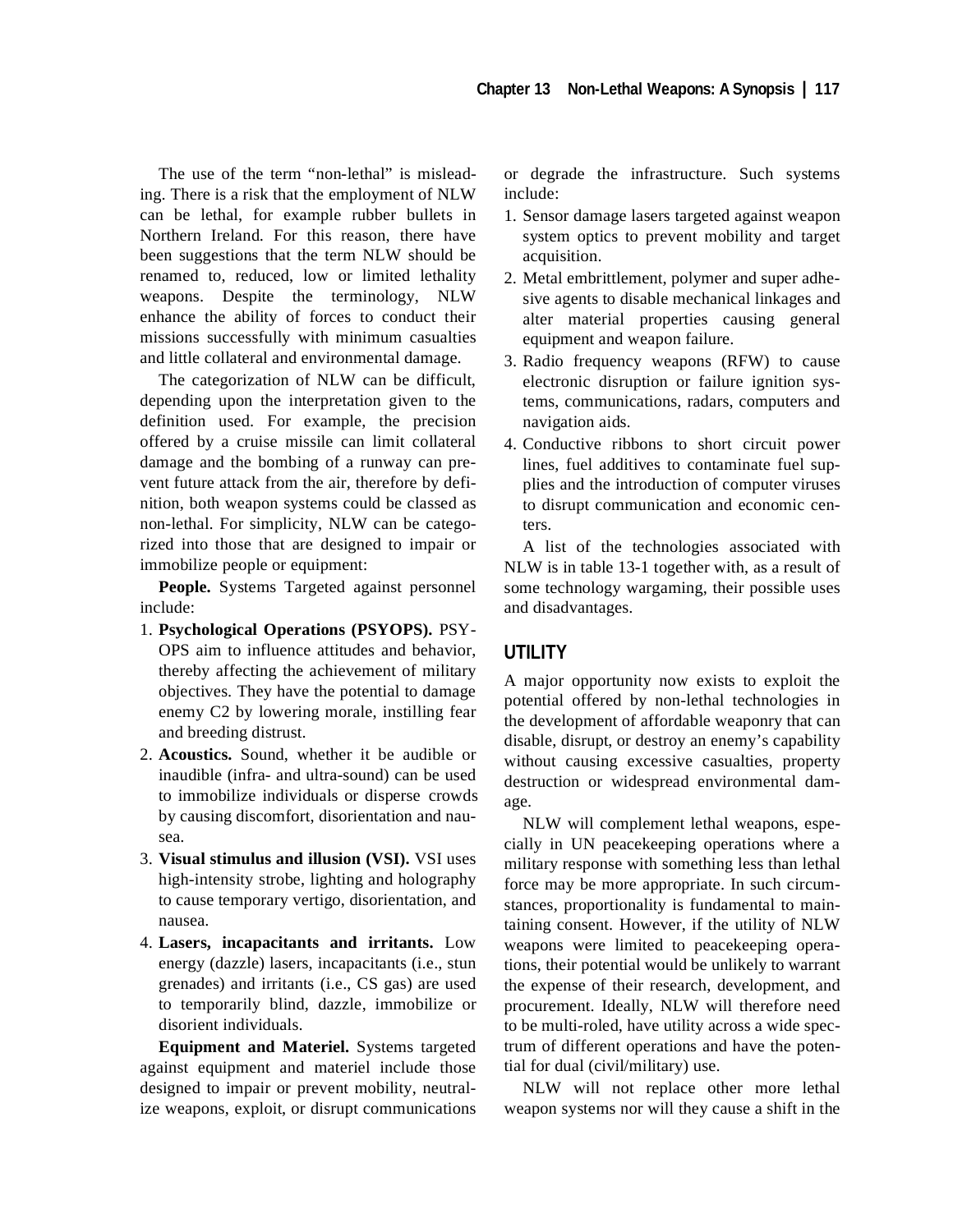|                                                                             | Spectrum                                                                                                                           |                                                                                                                                      |                                                                                                                                                                                       |  |
|-----------------------------------------------------------------------------|------------------------------------------------------------------------------------------------------------------------------------|--------------------------------------------------------------------------------------------------------------------------------------|---------------------------------------------------------------------------------------------------------------------------------------------------------------------------------------|--|
| Level                                                                       | Peace                                                                                                                              | 00TW<br>(Bosnia)                                                                                                                     | War                                                                                                                                                                                   |  |
| Strategic<br>(To deter or degrade the<br>use of military power)             | Psyops<br>Voice synthesis<br>Computer viruses<br>Conductive ribbons                                                                | Psyops<br>Voice synthesis<br>Computer viruses<br>Material embrittlement                                                              | Psyops<br>Voice synthesis<br>Computer viruses<br>Conductive ribbons<br><b>Biodeterioration</b>                                                                                        |  |
| Operational<br>(To degrade or defeat<br>military forces)                    | Psyops<br>Voice synthesis                                                                                                          | Psyops<br>Super-corrosives<br>Super-adhesives<br><b>HPM</b><br>Material embrittlement<br>Soil destabilization<br>Combustion modifier | Psyops<br>Anti-friction agents<br>Super-adhesives<br><b>HPM</b><br>Material embrittlement<br>Soil destabilization<br>Combustion modifier<br>All lasers<br><b>FW</b><br>Fuel additives |  |
| Tactical<br>(To defeat or destroy the<br>enemy's warfighting<br>capability) | Psyops<br>Infra & ultra-sound<br>Noise/odors/lights<br>Stun weapons<br><b>HPM</b><br>Low energy lasers<br>Enclosure filler & foams | Psyops<br>Infra & ultra-sound<br>Noise/odors/lights<br>Stun weapons<br><b>HPM</b><br>Low energy lasers<br>Tire attack                | Psyops<br>All lasers<br>Anti-traction agents<br><b>Obscurants</b><br>Optical coatings<br>Tire attack                                                                                  |  |

### TABLE 13-1: The Utility of Non-Lethal Weapon Technologies Across the Spectrum of Conflict

SOURCE: Alan Roland-Price, 1995.

way wars are fought. If deployed in accordance with the principles of proportionality and target discrimination, they will complement other weapon systems to give significant political, strategic, operational and tactical advantages in the conduct of military operations. An example of the utility of some NLW across the spectrum of conflict and at each level of command is in table 13-2.

In order to maximize the potential of NLW, these weapons must be employed in such a manner as to provide a gradual increase in capability. This can be achieved either by using NLW on their own provided there is recourse to lethal weapons or by using them to complement more lethal systems. Both cases enable land forces to react to situations with a greater degree of credibility and flexibility than has hitherto been possible.

Additionally, NLW offer certain advantages in their role as anti-mobility or anti-equipment weapons—especially in reducing injuries to personnel. Potential applications are listed in table 13-3.

### **TYPES OF FORCES THAT MIGHT BE EQUIPPED**

There are three fundamental approaches that need to be examined when considering the types of forces that might be equipped with NLW. These are:

- The formation of dedicated units.
- The issue and use of NLW for specific operations only.
- Full integration.

**Formation of dedicated units.** The first approach would involve the formation of dedicated units trained in the whole spectrum of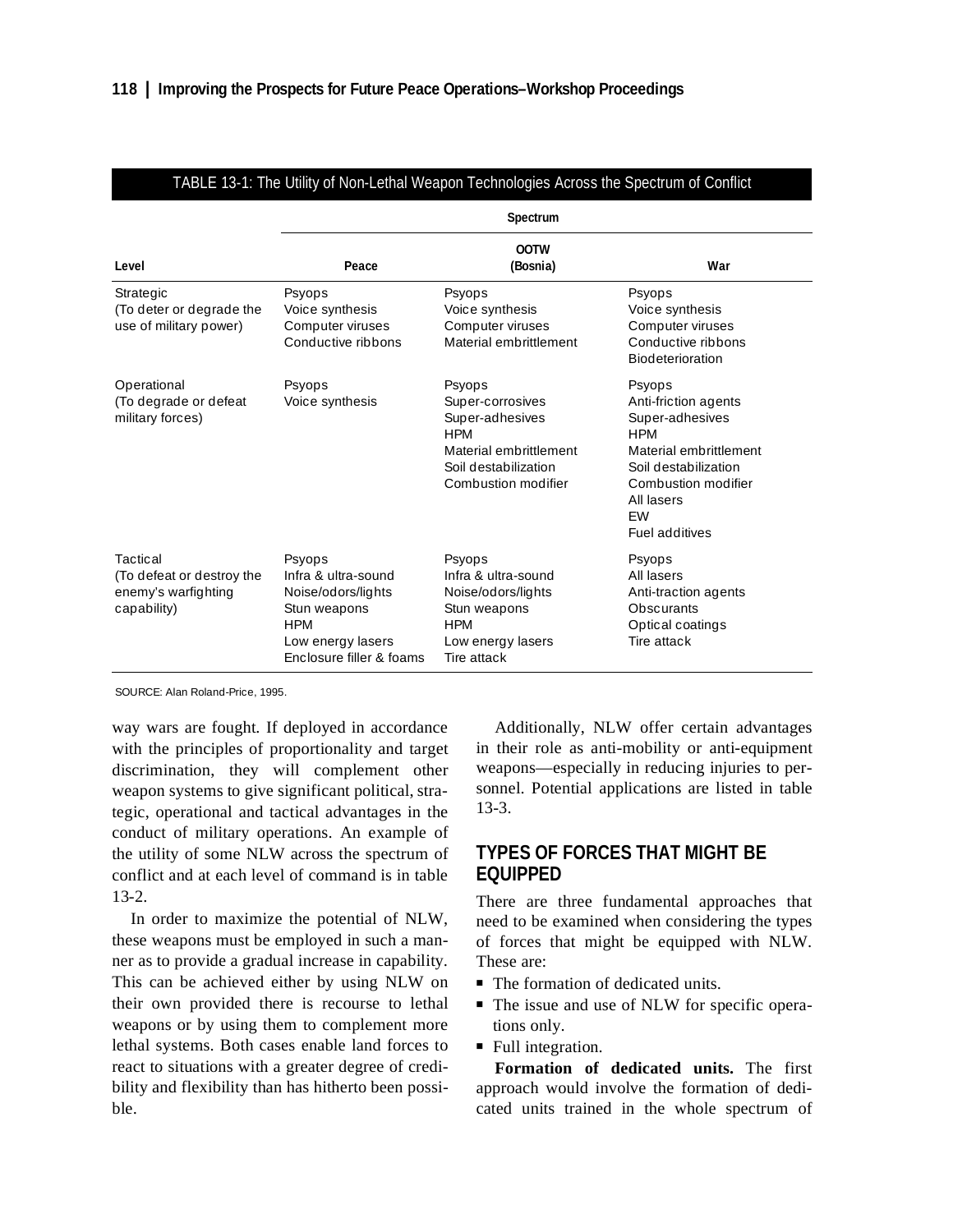| TABLE 13-2: Uses and Disadvantages of Anti-Personnel Non-Lethal Weapon Technologies<br>Across the Spectrum of Conflict |                                       |                                                                                                                              |                                    |                                                |
|------------------------------------------------------------------------------------------------------------------------|---------------------------------------|------------------------------------------------------------------------------------------------------------------------------|------------------------------------|------------------------------------------------|
| No.                                                                                                                    | Technology                            | Description                                                                                                                  | <b>Uses</b>                        | <b>Disadvantages</b>                           |
| P1<br>(M18)                                                                                                            | Infra/ultra sound                     | Sonic generator that projects an acoustic<br>pressure wave to cause discomfort to personnel;<br>handheld or vehicle mounted  | Crowds                             | Fratricide, injury,<br>seizures                |
| P <sub>2</sub>                                                                                                         | Noise                                 | Acoustic generator that produces sufficient<br>sound to disorient or incapacitate personnel;<br>vehicle mounted system       | Crowds                             | Fratricide                                     |
| P3                                                                                                                     | Chemicals                             | Family of chemical agents that incapacitate<br>personnel; artillery, airborne, vehicle mounted or crowds<br>hand delivery    | Terrorists.                        | Fratricide, injuries,<br>legality, environment |
| P <sub>4</sub>                                                                                                         | Odors/nausea                          | Family of agents with pungent odors that cause<br>discomfort to personnel; airborne, vehicle<br>mounted or handheld delivery | Terrorists,<br>crowds              | Fratricide, legality,<br>environment           |
| P <sub>5</sub>                                                                                                         | Biologicals                           | Family of biological agents with temporary<br>effects; artillery, airborne, vehicle mounted or<br>handheld delivery          | Terrorists                         | Fratricide, legality,<br>environment           |
| P6                                                                                                                     | Non-penetrating<br>projectiles        | Family of projectiles that stun personnel without<br>penetrating; handheld delivery                                          | Terrorists,<br>crowds              | Injury                                         |
| P7                                                                                                                     | Strobe lights                         | Large, high intensity stroboscope lights that<br>disorient and confuse personnel                                             | Crowds                             | Fratricide, seizures                           |
| P <sub>8</sub>                                                                                                         | Stun weapons                          | Family of weapons that subdue or immobilize<br>personnel; handheld weapon                                                    | Terrorists                         | Injury                                         |
| P <sub>9</sub>                                                                                                         | Water cannon                          | System that produces a high-pressure stream of Crowds<br>water to disable or disperse crowds; vehicle<br>mounted             |                                    | Injury                                         |
| P <sub>10</sub><br>(M11)                                                                                               | High-power<br>microwave               | System that produces microwave radiation,<br>disorienting personnel; airborne, vehicle<br>mounted or artillery delivery      | Terrorists,<br>soldiers            | Fratricide, injury                             |
| P11<br>(M13)                                                                                                           | Low-energy lasers                     | Laser device to flash blind personnel; vehicle<br>mounted or handheld                                                        | Terrorists,<br>soldiers            | Injuries                                       |
| P12                                                                                                                    | Optical munitions                     | Family of explosive flash devises to stun, dazzle,<br>temporarily blind; artillery or handheld delivery                      | Terrorists,<br>soldiers            | Injury                                         |
| P13<br>(M2)                                                                                                            | Super adhesives<br>& binding coatings | Family of adhesives that prevent movement of<br>personnel; artillery, airborne, or vehicle mounted<br>delivery               | Terrorists,<br>crowds,<br>soldiers | Injury, environment                            |
| P14                                                                                                                    | Anti-traction<br>compounds            | Family of substances that cause lack of traction<br>for personnel; artillery, airborne, or vehicle<br>mounted delivery       | Terrorists,<br>crowds,<br>soldiers | Environment                                    |
| P <sub>15</sub><br>(M25)                                                                                               | Combustible<br>dispersants            | Family of substance that ignite when subject to<br>pressure from personnel passing over; artillery<br>or airborne delivery   | Terrorists                         | Injury, environment                            |

(Continued)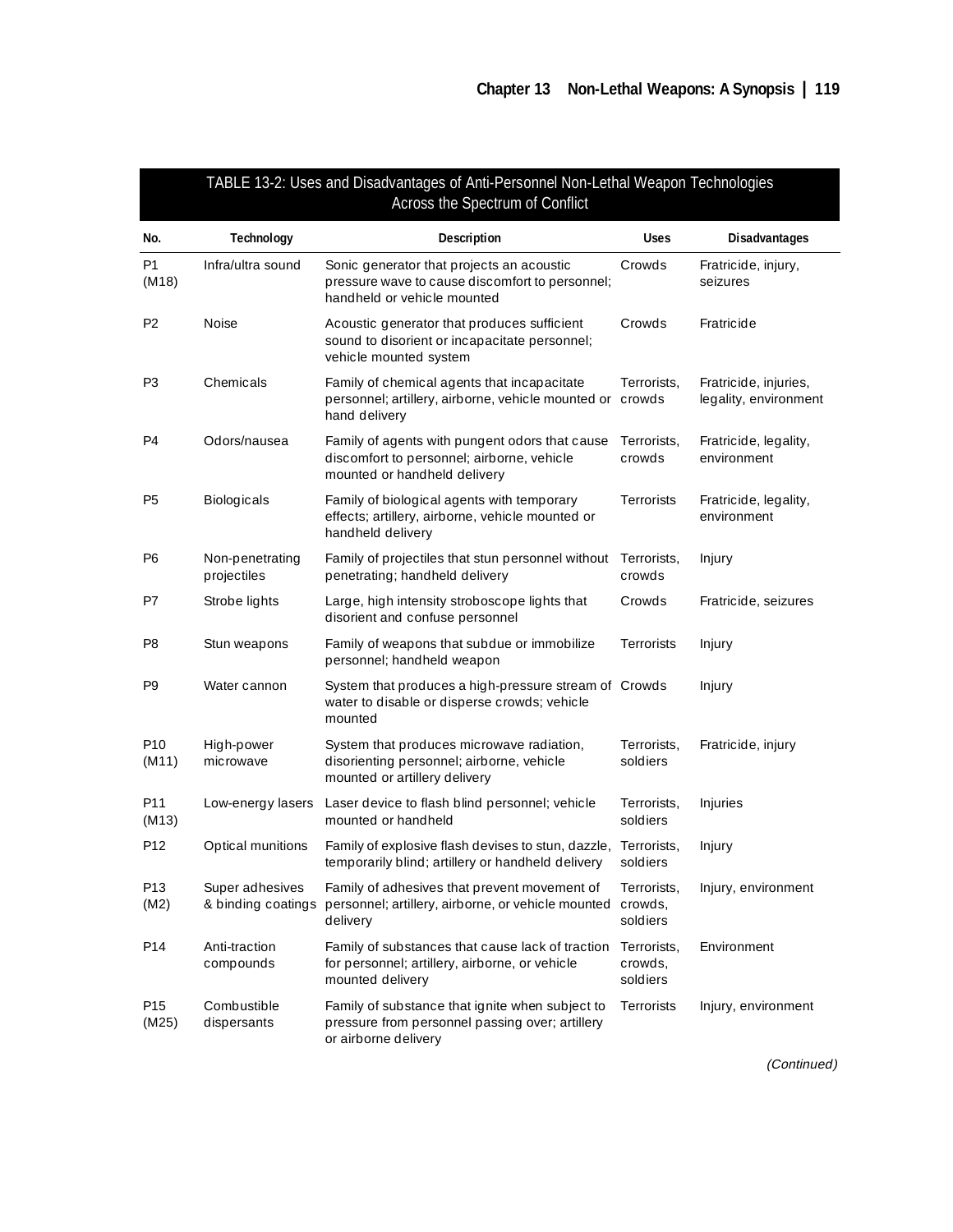| TABLE 13-2: Uses and Disadvantages of Anti-Personnel Non-Lethal Weapon Technologies<br>Across the Spectrum of Conflict (Cont'd.) |                               |                                                                                                                          |                                    |             |
|----------------------------------------------------------------------------------------------------------------------------------|-------------------------------|--------------------------------------------------------------------------------------------------------------------------|------------------------------------|-------------|
| P <sub>16</sub>                                                                                                                  | Containment<br>devices        | Family of nets, meshes and the like to ensnare;<br>airborne, vehicle mounted or handheld delivery                        | Terrorists,<br>crowds,<br>soldiers | None        |
| P <sub>17</sub><br>(M19)                                                                                                         | Entanglers                    | Family of nets, meshes and the like to ensnare;<br>airborne, vehicle mounted or handheld delivery                        | Terrorists,<br>crowds,<br>soldiers | None        |
| P18                                                                                                                              | Enclosure filters             | Substances that fills an enclosed space, leaving<br>occupants alive, but incapable of movement;<br>static system         | Terrorists                         | Fratricide  |
| P <sub>19</sub>                                                                                                                  | Foams                         | Family of foam that can impede mobility or<br>create barriers: airborne or vehicle mounted                               | Terrorists,<br>crowds              | None        |
| P <sub>20</sub>                                                                                                                  | Deceptions                    | Techniques intended to persuade groups to act Terrorists,<br>against their self-interests                                | crowds,<br>soldiers                | None        |
| P21                                                                                                                              | Holograms                     | Generators that produce holograms as decoys<br>or deceptions; vehicle mounted                                            | Terrorists,<br>crowds,<br>soldiers | None        |
| P <sub>22</sub>                                                                                                                  | Indigenous<br>vulnerabilities | Techniques for capitolizing on the ethnic or<br>religious beliefs of a group or society                                  | Terrorists,<br>crowds,<br>soldiers | None        |
| P <sub>23</sub><br>(M27)                                                                                                         | Voice synthesis               | Device to synthesize the voice of a known figure,<br>to deceive the public or to produce false orders                    | Terrorists,<br>crowds,<br>soldiers | None        |
| P <sub>24</sub>                                                                                                                  | Markers                       | Family of substances that can be used to<br>covertly mark personnel for later identification;<br>handheld delivery       | Crowds                             | Environment |
| P <sub>25</sub><br>(M12)                                                                                                         | Obscurants                    | Family of smoke-like agents to obscure<br>observation and disorient; vehicle mounted,<br>airborne, or artillery delvered | Terrorists,<br>crowds              | None        |

KEY

1. Uses

Crowds: Dispersing crowds

Soldiers: Affecting soldiers in conventional wars

Terrorists: Subduing terrorists, rescuing hostages

Can also affect aircraft, computers, electronics, infrastructure, munitions, vehicle mobility, power generation and sensors 2. Disadvantages:

Environment: Possible permanent damage to environment Fratricide: Possible effects on friendly forces, neutrals, or operator

Injury: Possible permanent injury of death

Legality: Possible treaty violation

Seizures: Possible seizures in epileptics

SOURCE: Alan Roland-Price, 1985.

NLW. While this option ensures NLW are kept in the hands of the experts, there are disadvantages:

a. The formation of such units, unless achieved at the expense of current manpower used as compensating reductions, would require substantial enhancements. In the current financial climate, this would be unlikely.

b. The formation of specialized units would mean that NLW and their use would become a "black art," the skills being known to a few specialists only.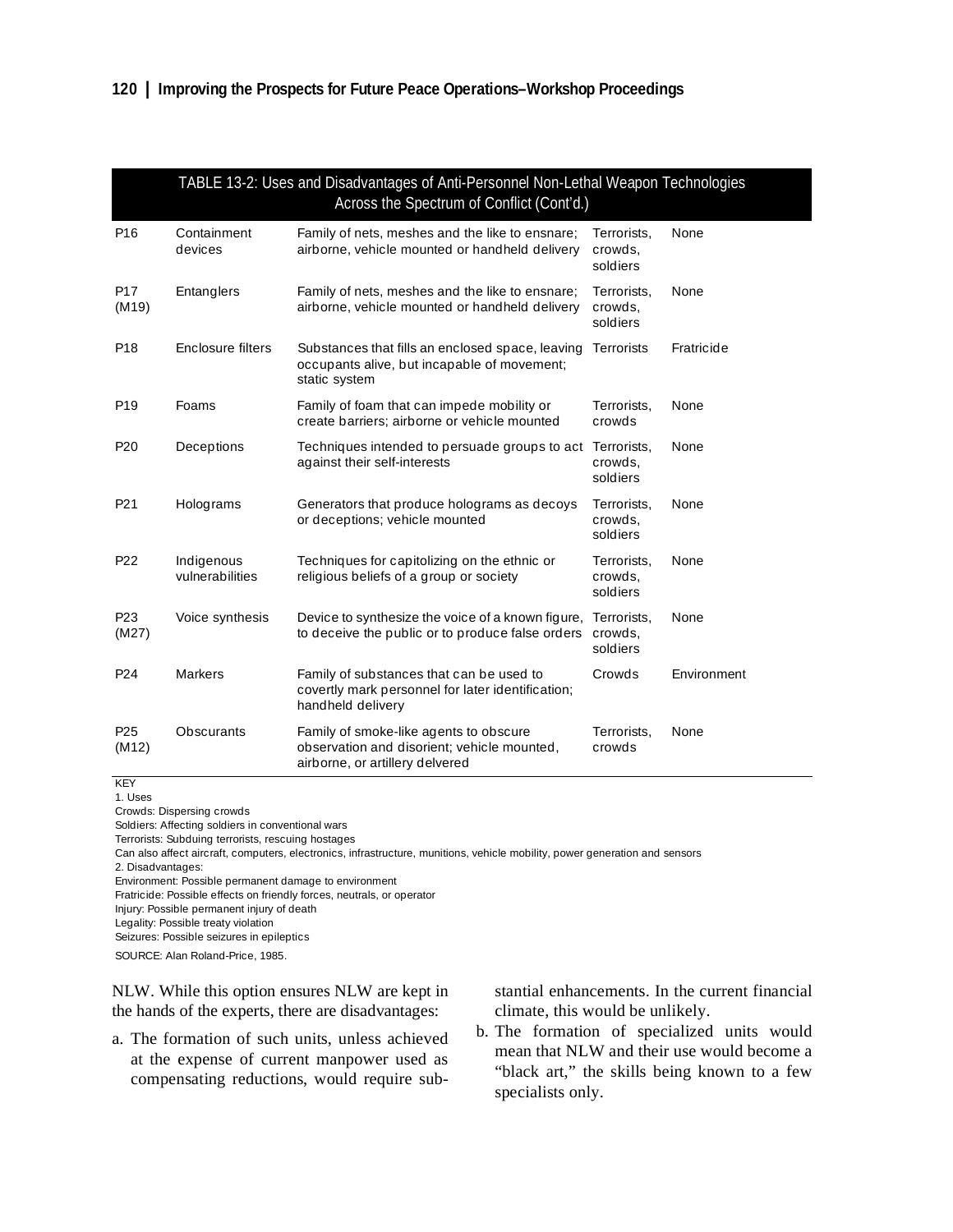| TABLE 13-3: Uses and Disadvantages of Anti-Materiel Non-Lethal Weapon Technologies Across<br>the Spectrum of Conflict |                                  |                                                                                                                                             |                                       |                        |
|-----------------------------------------------------------------------------------------------------------------------|----------------------------------|---------------------------------------------------------------------------------------------------------------------------------------------|---------------------------------------|------------------------|
| No.                                                                                                                   | <b>Technology</b>                | Description                                                                                                                                 | Uses                                  | <b>Disadvantages</b>   |
| M1                                                                                                                    | Electro-magnetic<br>interference | Sonic generator that projects<br>an acoustic pressure wave to<br>cause discomfort to<br>personnel; hand-held or<br>vehicle mounted          | Electronics,<br>sensors,<br>munitions | Fratricide             |
|                                                                                                                       | M2 (P13) Bindings coatings       | Family of adhesives that<br>prevent movement of<br>vehicles; artillery, airborne, or<br>vehicle-mounted delivery                            | Mobility                              | Environment            |
| M3                                                                                                                    | High-voltage shock               | High-voltage generator to<br>disrupt electronic systems;<br>artillery, airborne, hand-held,<br>or vehicle-mounted delivery                  | Electronics                           | Injury                 |
| M4                                                                                                                    | Non-nuclear EMP                  | Device that duplicates the<br>effects of electro-magnetic<br>pulses, disrupting electronics;<br>artillery or vehicle-mounted<br>delivery    | Electronics,<br>sensors,<br>computers | Fratricide             |
| M5                                                                                                                    | <b>NOT USED</b>                  |                                                                                                                                             |                                       |                        |
| M6                                                                                                                    | Engine killer<br>projectiles     | Family of agents that disable<br>or destroy engines; hand-held<br>or airborne delivery                                                      | Mobility, power                       | None                   |
| M7                                                                                                                    | Filter cloggers                  | Family of airborne agents that Mobility, power<br>clog air filters when ingested<br>in engines; artillery or airborne<br>delivery           |                                       | Fratricide             |
| M8                                                                                                                    |                                  | Conductive particles Family of particles that short-<br>circuit electronics when<br>inserted; hand-held, artillery,<br>or airborne delivery | Electronics,<br>powers,<br>computers  | Fraticide, environment |
| M9                                                                                                                    | Conductive ribbons               | Family of ribbons that short-<br>circuit electronics when<br>deployed over wires; hand-<br>held, artillery, or vehicle-<br>mounted delivery | Power,<br>infrastructure              | None                   |
| M10                                                                                                                   | Fuel additives/<br>viscosifier   | Family of agents that cause a Mobility, power<br>fuel to solidify; handheld or<br>covert delivery                                           |                                       | None                   |
| M11<br>( P10)                                                                                                         | High-power<br>microwave          | System that radiates a<br>microwave burst, disabling<br>electronics; airborne, artillery,<br>or vehicle-mounted delivery                    | Electronics,<br>sensors, aircraft     | Fratricide             |

(Continued)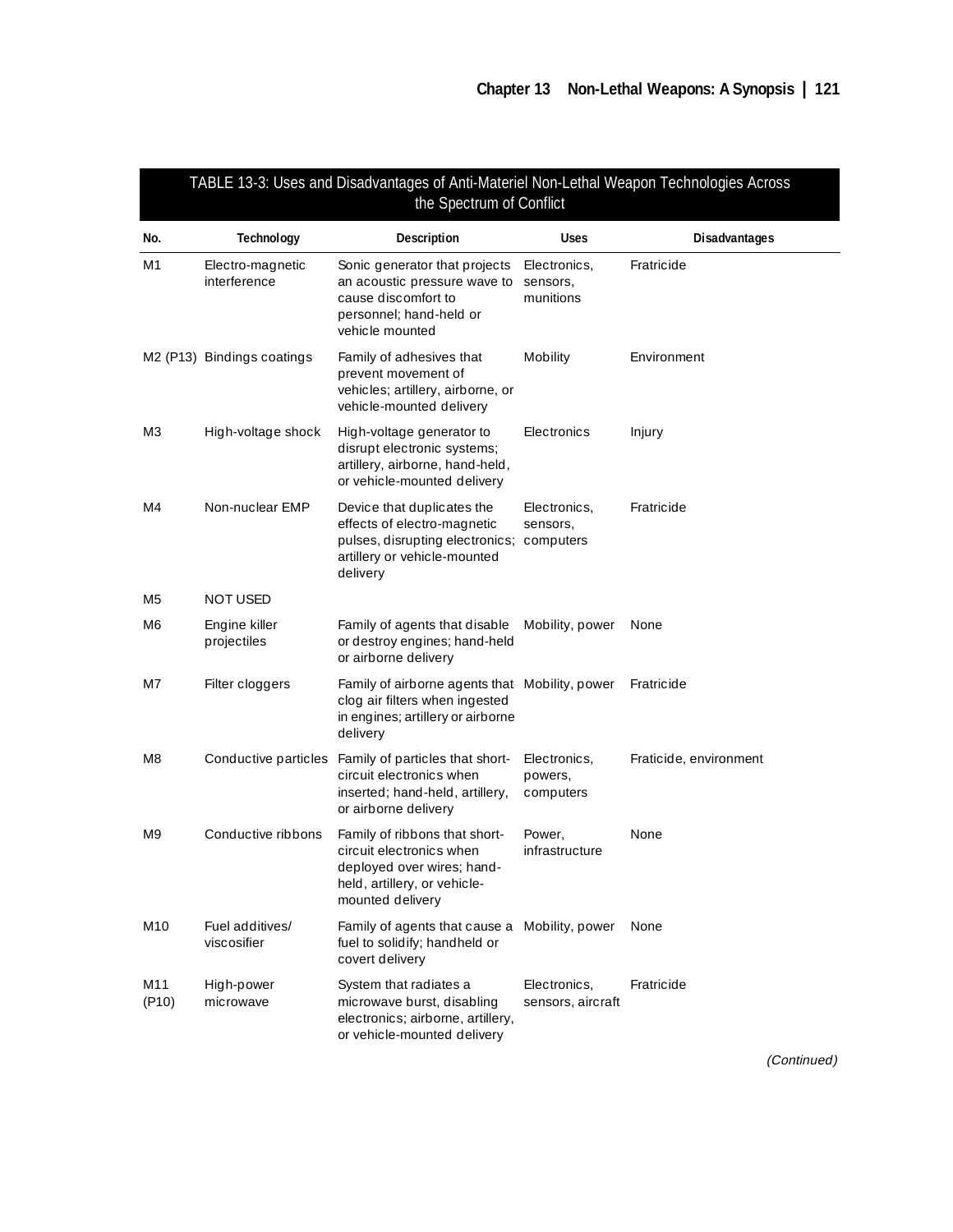| TABLE 13-3: Uses and Disadvantages of Anti-Materiel Non-Lethal Weapon Technologies Across<br>the Spectrum of Conflict (Cont'd.) |                           |                                                                                                                                                |                             |                     |
|---------------------------------------------------------------------------------------------------------------------------------|---------------------------|------------------------------------------------------------------------------------------------------------------------------------------------|-----------------------------|---------------------|
| M12<br>(P25)                                                                                                                    | Obscurants                | Family of smoke-like agents to Sensors<br>obscure visiual or electronic<br>observation; airborne,<br>artillery, or vehicle-mounted<br>delivery |                             | None                |
| M13<br>(P11)                                                                                                                    | High-energy lasers        | Laser device to destroy<br>optical sensors and<br>navigation devices; airborne<br>or vehicle-mounted weapon                                    | Sensors                     | Injury              |
| M14                                                                                                                             | Optical munition          | Explosive flash device to stun, Sensors<br>dazzle, temporarily blind<br>optical sensors; hand-held or<br>artillery delivery                    |                             | Fratricide          |
| M15                                                                                                                             | Computer viruses          | Family of programs that will<br>cause computers to<br>malfunction; handheld or<br>covert delivery                                              | Computers                   | None                |
| M16                                                                                                                             | Materiel<br>embrittlement | Family of substances that<br>cause materials to quickly<br>disintegrate; hand-held or<br>artillery delivery                                    | Mobility,<br>infrastructure | Injury, environment |
| M17                                                                                                                             | Optical coatings          | Family of materials that can<br>be deposited on optical<br>sensors or viewing ports to<br>obscure vision; hand-held<br>delivery                | Sensors                     | None                |
| M18<br>(P1)                                                                                                                     | Infra/ultra sound         | Sonic generator that projects Electronics<br>a low/high frequency acoustic<br>beam to damage electronics;<br>vehicle-mounted system            |                             | Fratricide          |
| M19<br>(P17)                                                                                                                    | Entanglers                | Family of nets, meshes, and<br>the like to ensnare vehicles:<br>hand-held, airborne, or<br>vehicle-mounted delivery                            | Mobility                    | None                |
| M20                                                                                                                             | Anti-traction             | Family of substances that<br>cause a lack of traction; hand-<br>held, artillery, airborne, or<br>vehicle-mounted delivery                      | Mobility                    | Environment         |

SOURCE: Alan Roland-Price, 1995.

- c. There are too many different types of NLW for dedicated units to be trained in them all.
- d. New weapon systems should be made to suit the requirements of the user rather than the user having to be specially trained to meet the requirements of the weapon.

**Use for specific operations only.** The second option is for NLW to be retained for specific operations only, with units being trained in their use before deployment. This option would limit the utility of NLW to a specific role or purpose (as is the case with baton rounds for Northern Ireland) instead of using them to their maximum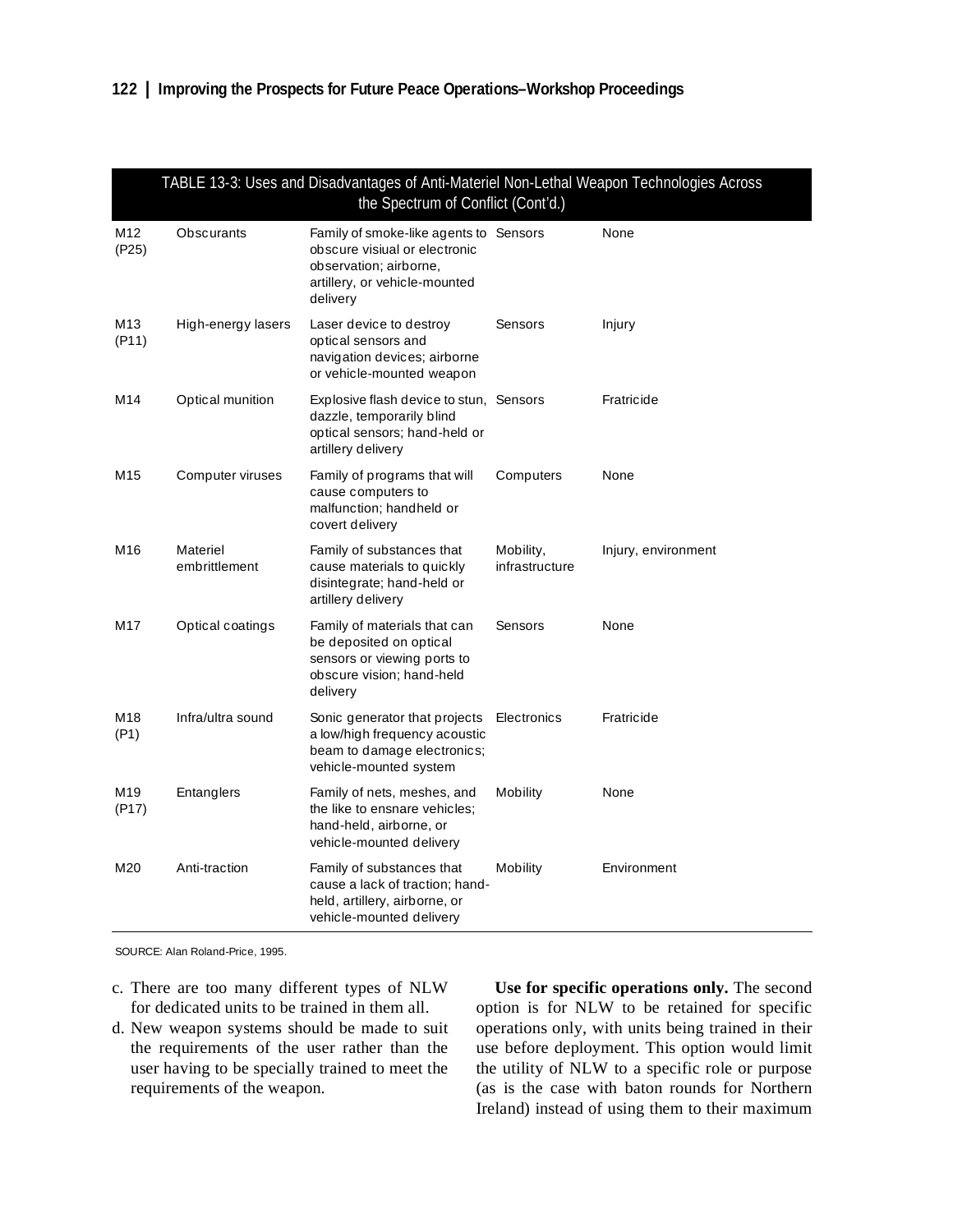potential across the spectrum of conflict. Their procurement could therefore be less cost-effective.

**Full integration.** This third option involves the full integration of NLW into the armories, of land forces. As NLW have such a wide variety of uses and capabilities across the spectrum of conflict, all forces will need to be equipped and trained to use a number of them depending upon:

- a. **Corps, regiment, or specialty.** For example, signallers and communicators might use EW, jammers and microwaves; engineers might use anti-traction agents and agents to degrade infrastructures; military police might use calmative agents; and armored personnel might use laser adjuncts.
- b. **The role and task of the unit.** Units, involved in crowd control will use personnel denial or disabling weapons; special forces in high-jacking situations may use acoustics, strobe or stunning agents; units deployed on counterterrorism operations may use PSYOPS; reconnaissance units may need to disable enemy vehicles quickly and silently; maneuver units may want to craze enemy optics and sights with DEW.

Full integration would inevitably involve sortie minor organizational changes. It would, for example, be necessary to integrate NLW into the command and control warfare  $(C<sup>2</sup>W)$  cell within the headquarters command staff. It may also be necessary to enhance logistics units to cater for the additional burden of transportation, handling, storage, maintenance, and environmental control; medical units to treat specialized physiological and psychological effects; and gunnery units to provide the essential means of delivery.

**Selected Option.** It is recommended that U.K. land forces select the third option, full integration. Only by such integration will the full potential of NLW be realized, across the entire spectrum of conflict.

### **AN APPROACH TO USING NLW**

If NLW are to be fully integrated with lethal systems, then the procedures associated with their

use must be similar. There are four distinct phases.

# ■ **Planning**

- Three key factors in the planning phase are the need for Rules of Engagement (ROE), the requirement for detailed real-time intelligence, and the need for a carefully thought out media plan, especially in Operations Other Than War (OOTW). All three factors are necessary when planning lethal operations, but with NLW additional ROE are required to control their use below the lethal threshold. In addition, information/intelligence on the target may be more difficult to acquire (susceptibilities and vulnerabilities) so it will need careful management. A well rehearsed media plan is essential.
- Planning the use of NLW can be more complex than for lethal weapons because, in some situations, the enemy has to know that the weapon being delivered is non-lethal. It is, for example, pointless aiming a gun at the enemy to fire a NLW if the enemy perceives you to be firing a lethal weapon and responds accordingly. The dilemma therefore is whether or not to inform the enemy of your intent.

### ■ Means of Delivery

As with lethal systems, the means of delivery for NLW will be dependent upon the threat and the delivery assets available. However, as the purpose of NLW is to limit the number of casualties and collateral damage, it is likely that the use of robotics and unmanned vehicles (both air and ground) as a means of delivery will play an increasingly important role because—by separating the man from the weapons platform—they protect him from enemy lethal and non-lethal weapons.

### ■ Method of Employment

Some NLW could become an important element in C2 W, particularly PSYOPS to manipulate the perceptions of adversaries, allies and the public; to prevent the misinterpretation of NLW as lethal operations and to prevent adversaries from esca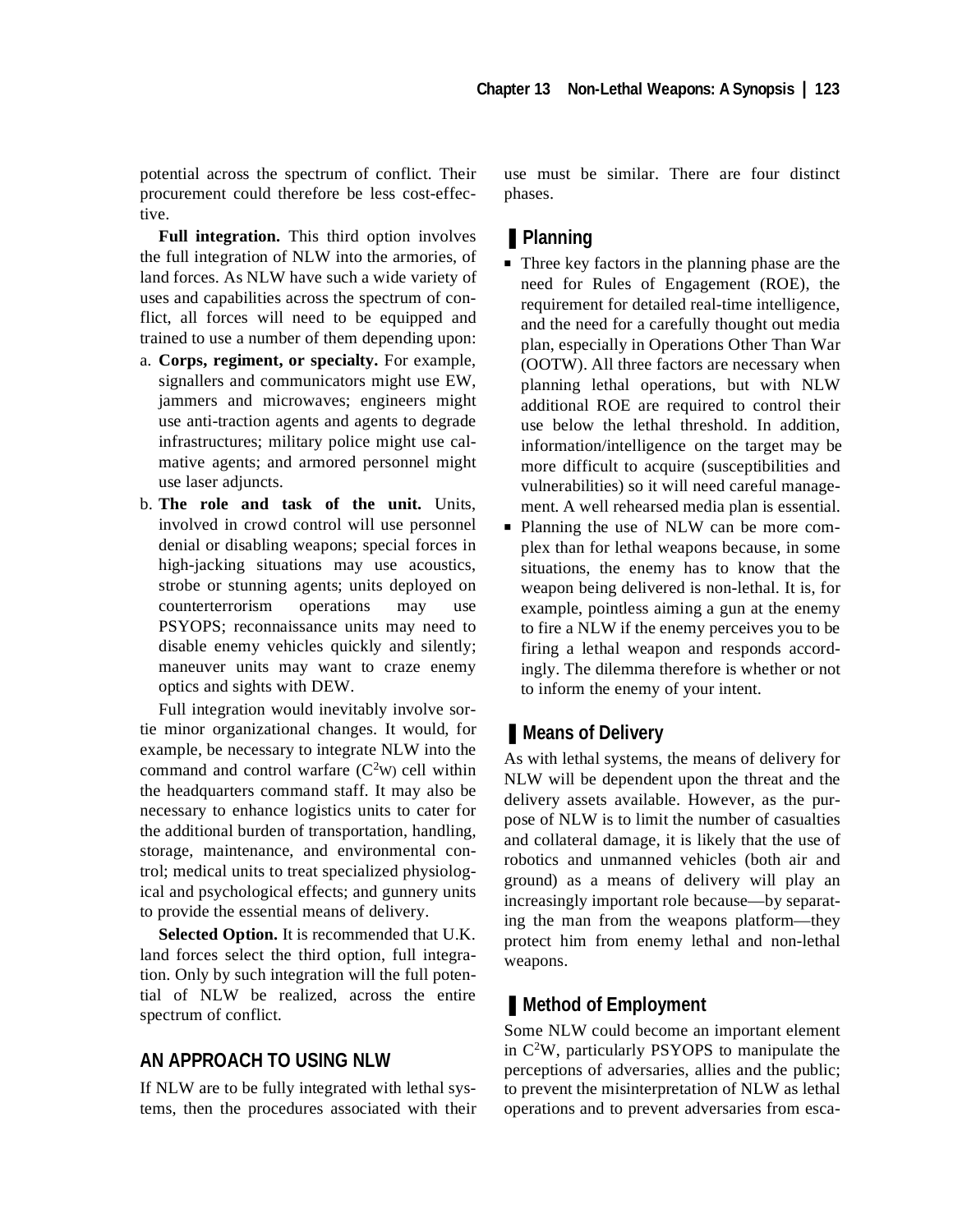lating the level of violence accidentally through misunderstanding. While it is important for the enemy to understand that NLW may be used against him, such knowledge will inevitably mean that operational surprise is sacrificed. However, surprise at the tactical level can still be retained provided the tactical commander is given the authority and responsibility for determining the level of force and lethality to be used in response to a given situation. In making his choice, the commander will have to consider the need to minimize casualties and collateral damage on the one hand with the need to be decisive and persuasive on the other. However, the availability of NLW does not imply that such weapons must be used first, before the use of lethal weapons nor does it negate the right of soldiers to protect themselves or others with lethal force.

As with other weapon systems, NLW are most effective when used in synergy with other NLW or with more lethal systems. The synergistic use of such weapons can also provide simultaneity to overwhelm and confuse the enemy—an important function in the conduct of maneuver warfare. Although NLW can facilitate maneuver and augment and intensify the synergistic effects of combined arms, there is an ever present need to employ countermeasures. Many NLW use offthe-shelf technology, so their use by or proliferation to enemy forces must be expected.

### ■ **Verification**

There is a need for high confidence levels in the effectiveness of NLW when the consequences of their use are not materially visible. Not only is this important in order to assess their effectiveness, but also to counter enemy propaganda. This may require new techniques in Battle Damage Assessment.

### **FACTORS AND PRINCIPLES GOVERNING NLW USE**

There are a number of factors that influence the principles governing the use of NLW. These are:

- a. **Political.** The perception that military force can be used with few casualties may make the future use of force more acceptable as an instrument of government policy. It could therefore be argued that force might be used more frequently to resolve disputes and conflicts.
- b. **Ecological and military.** Pressures to minimize damage to property and the environment will place emphasis on the need to seek a quick military solution, preferably before mobilization although such pre-emptive action may not be acceptable politically. The use of PSYOPS, EW and systems that degrade the infrastructure and prevent mobilization will play a prominent role in seeking such a solution.
- c. **Media.** The ability of the media to influence public opinion emphasizes the importance of a clear media plan relating to the use of NLW.
- d. **Legal**
- Current international conventions<sup>3</sup> and treaties could inhibit the use of some NLW. For example, the Chemical Weapons Convention prohibits the use of Riot Control Agents in war, but permits their use in OOTW—including peacekeeping, counterterrorism, and law enforcement. If such weapons are permitted in OOTW, then arguably they should be permitted in regional conflict and war; but clearly caveats would need to be incorporated to limit their use, toxicity and effect.
- Another legal issue that will require careful consideration before NLW are used is the matter of litigation resulting from the physical or psychological effects of their use. Such litigation may take years to surface as the long term effects of many non-lethal systems are unknown.
- e. **Ethical.** The development and employment of NLW has an ethical dimension whose consequences must be carefully considered. This will include the definition of acceptability with regard to the extent to which a human

<sup>3</sup> Article 23(e) 1907 Hague Convention IV; Article 1 1972 Convention on Bacteriological and Toxin Weapons; The Chemical Weapons Convention 1993; Environmental Modification Treaty.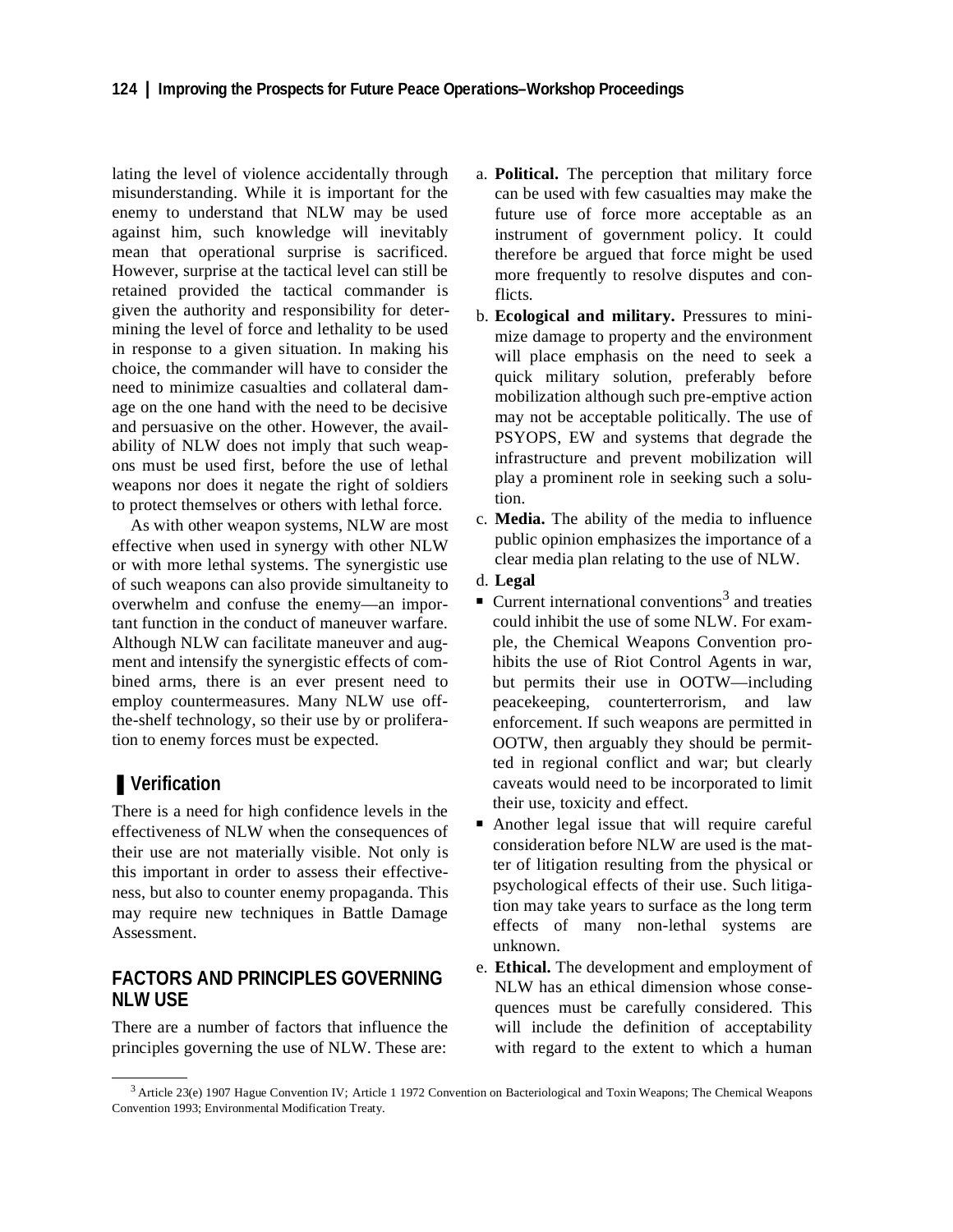being can be "Incapacitated" through the use of NLW and the moral issue that arises from any decision not to use NLW. Clearly the use and effects of NLW must be acceptable nationally, militarily, and individually.

# **PRINCIPLES**

The following principles give guidance for the employment of NLW:

- a. NLW can either be used alone, provided they are backed by the political will to deploy and use lethal force, or as an adjunct to lethal weapons. Their use must be controlled by ROE and must not be allowed to jeopardize the right of soldiers to defend themselves with lethal force.
- b. The employment of NLW must be consistent with current Treaties, Conventions, international and domestic laws. Their use must also be morally and ethically justifiable.
- c. NLW must be used proportionately (the least destructive way of defeating the enemy) and discriminately (the protection of non-combatants from direct intentional attack).
- d. NLW must be fully integrated with lethal weapons in order to provide a graduated response based upon the use of minimum force.
- e. NLW must not be deployed without consideration to countermeasures, including the hardening and protection of our own systems.

# **SELECTION OF NON-LETHAL TECHNOLOGIES**

The principles that govern the use of NLW give an indication as to which non-lethal technologies have military potential. Criteria that will influence the future development of such technologies will include:

- a. **Acceptability.** Non-lethal technologies that contravene current legislation or whose use may be morally or ethically unjustifiable will have little military potential.
- b. **Doctrine.** A maneuverist approach to warfighting dictates that future research into nonlethal technologies should be directed towards

seeking and disabling or disrupting the enemy's vulnerabilities. These will include his C3 assets, logistic supplies, his cohesion and will to fight. In OOTW, the use of all (both lethal and non-lethal) weapons will be dictated by the constraints of either domestic law, ethics or mandates. Those non-lethal technologies that permit operations to be conducted within such constraints will have military potential.

- c. **Utility.** Unless cheap to procure, NLW will need to be either multi-roled or have utility in more than one specific scenario. Ideally, they should have utility across the spectrum of conflict. Those NLW systems with specific or limited utility are unlikely to have the military potential for further development.
- d. **Affordability and technical risk.** Non-lethal technologies that attract low research and development costs or are cheap to procure and support will be more attractive and possibly more, cost-effective than those that carry a high degree of technological risk or are expensive to procure.

# **INTEROPERABILITY**

The future use of force across the spectrum of conflict is likely to be both joint and combined. NLW should therefore be interoperable with those of our major allies and, where appropriate, with those of the other services and government departments.

## **LOGISTICS AND TRAINING**

**Logistics.** Logistic constraints are difficult to identify until the various non-lethal technologies have been further developed. However, many NLW will require special handling, secure storage facilities and specialist transportation, One key issue must be the nature and size of the power-pack, which may be large and cumbersome. There will therefore need to be a "tradeoff" with more conventional weapons for strategic lift.

**Training.** Retaining a military capability across the spectrum of conflict imposes a heavy